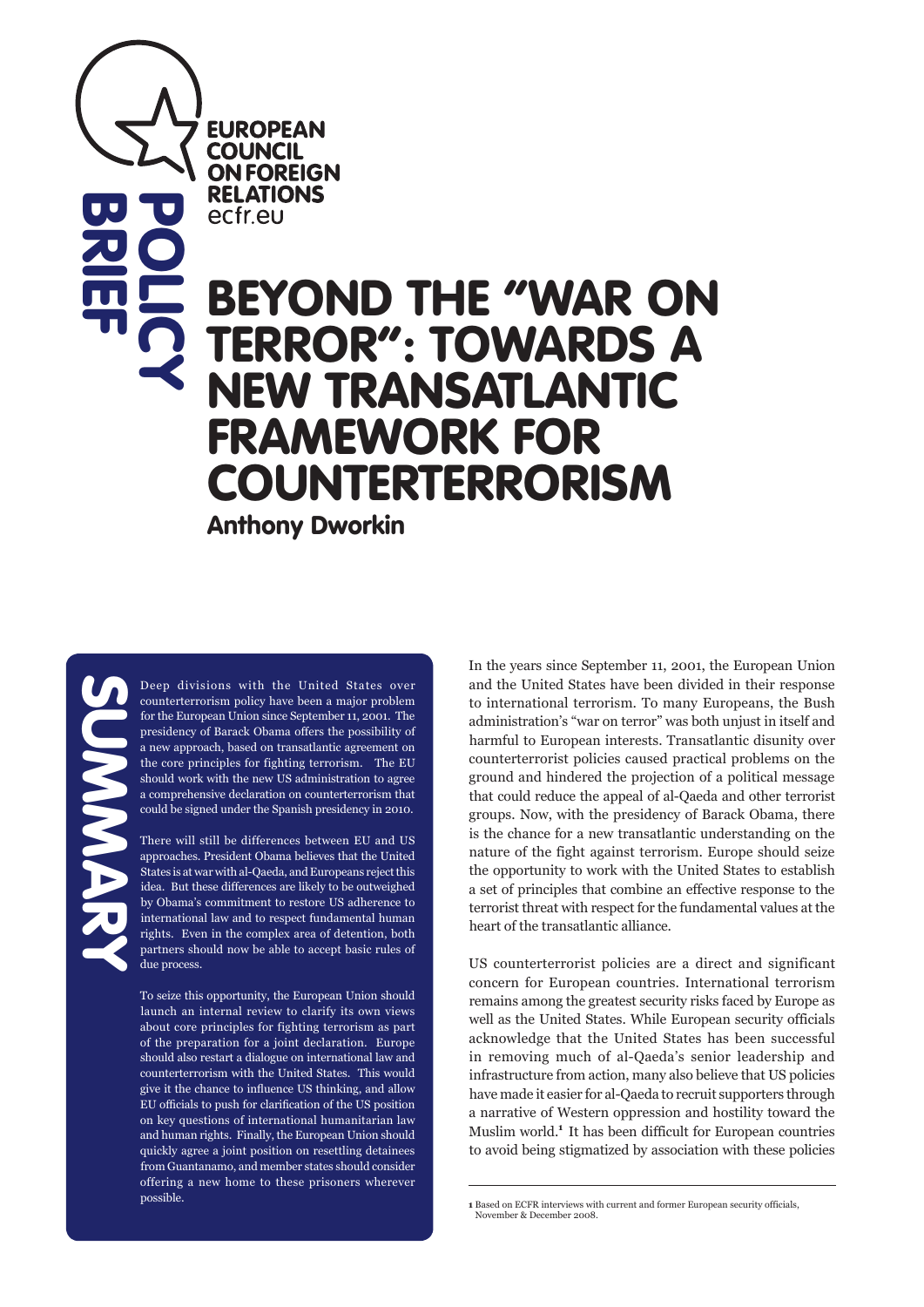Terror" BEYOND THE "WAR ON TERROR" Beyond the "War on

because of the historic strength of the security alliance between Europe and the United States.

The record of EU member states during this period has also been troubling. There is strong evidence that a number of European countries cooperated with US counter-terrorism practices that offend their own proclaimed values, creating the impression of a gap between official rhetoric and covert practice. At the same time, EU countries have been slow to develop a comprehensive approach to the threat of terrorism from overseas.**<sup>2</sup>**In particular, Europeans do not have clearly agreed policies on some difficult questions raised by external military operations against non-state armed groups, where the United States has largely taken the initiative. More broadly, the European Union cannot hope to succeed in its declared ambition to expand the scope of the rule of law, multilateralism and human rights in international politics unless it works in close cooperation with the United States, with both partners respecting these values themselves. The "war on terror" has made such a transatlantic alliance much more difficult in recent years.

With Barack Obama in the White House, the difference between American and European conceptions of the fight against terrorism has narrowed substantially. President Obama moved swiftly to strike down many of the US policies that European governments found most problematic, and has recently begun to sketch out his ideas about what should replace them. There will not be complete transatlantic agreement: unlike European governments, Obama continues to assert that the United States is engaged in a global armed conflict with al-Qaeda that includes some legal right to detain or kill enemy suspects worldwide, and to try them before military tribunals in some cases. However, this difference between US and EU views is likely to be outweighed by Obama's apparent determination to restore the United States' standing as a law-abiding country, and the convergence between his broad vision of counter-terrorism and that held by EU member states.

This policy brief attempts to elaborate the areas of likely agreement between European and American visions of the fight against terrorism and assess the importance of the differences that remain. It argues that EU countries and the United States are now close enough in their views that they should be able —for the first time since September 11, 2001 to agree a common framework of understanding to guide their counterterrorist policies. Such a framework would be valuable in helping to resolve operational problems in areas like detention, transfer of individuals and interrogation. More significantly, it would allow the European Union and the United States to present a unified message to the world about their commitment to combat terrorism in line with the fundamental values that they both espouse.

The best way to reinforce this message, this policy brief argues, would be through a public declaration of principles. Such a declaration would follow on from and complete earlier public commitments to cooperate in the fight against terrorism. It would serve as a powerful symbolic demonstration that the divisions of the last seven years have been overcome, and would help to re-establish Europe and America as leaders in the debate about the relationship between security and human rights in today's world. The author of this policy brief has already raised this idea in discussions with European and American officials and in writing.**<sup>3</sup>**There may now be an opening to move forward with an agreement along these lines: according to EU officials, US deputy secretary of state James Steinberg floated the idea of a joint declaration during talks in Washington on 16 March.**<sup>4</sup>**European countries should welcome this overture, but to reach agreement with the United States they will need themselves to launch a review aimed at developing a common position on the full range of principles governing counterterrorism. They will also need to decide how far these principles can accommodate different American policies, where they persist. Finally, as a contribution to a new partnership with the United States, the European Union should agree a common position on resettling some of the detainees who have been held in Guantanamo Bay.

#### The Fight against Terrorism—European and American Visions

European countries do not all see terrorism in the same way; but EU members do share a broadly similar outlook that is distinct from the vision that the United States followed after September 11, 2001. The differences are rooted in culture, ideology and geopolitics. As has often been pointed out, Americans see terrorism primarily as an external threat, while for European societies it has a large internal dimension.**<sup>5</sup>** The Bush administration presented the fight against terrorist groups as a war in which military methods—killing enemy fighters or removing them from the field of battle—would play a prominent part; Europeans see it above all as a matter of law enforcement. Under President Bush, the United States suggested that the objective of its policies (and thus the ultimate aim of the "war on terror") was the elimination of al-Qaeda as an organisation, while Europeans prefer to talk about the progressive reduction of a continuing threat.

There are genuine differences between European and American political culture and circumstances that affect their views of terrorism, but these differences were amplified by the particularly aggressive ideological claims that the

 $\overline{2}$ 

**<sup>3</sup>** Anthony Dworkin, "A New Partnership in Support of International Law", European Council on Foreign Relations, 5 November 2008, http://ecfr.eu/content/entry/

commentary\_a\_new\_partnership\_in\_support\_of\_international\_law\_dworkin/<br>4 "US Raises New Anti-Terrorism Approach with EU", Reuters, 16 March 2009.<br>5 The United States has experienced internal terrorism, notably with the Okla City Bombing of 19 April 1995, but it has not faced a sustained campaign of political violence from an organized group on its territory in recent years, and there is little evidence that al-Qaeda has succeeded in establishing active cells in the United States.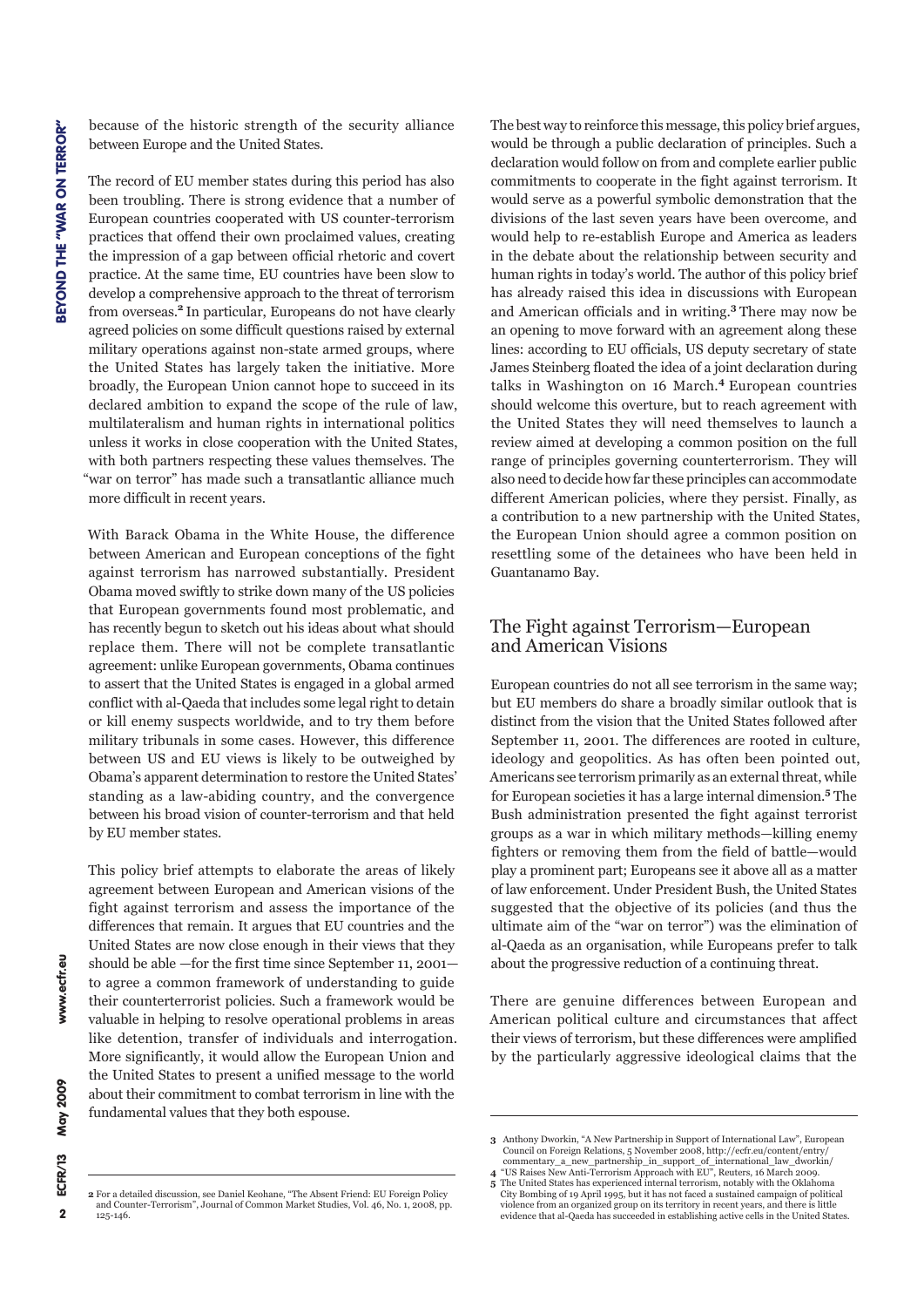Bush administration put forward. European governments recognise the external dimension of terrorism, stemming above all from areas of weak or ineffective government. The British prime minister, Gordon Brown, said on 27 April 2009 that a "chain of terror" linked the border areas of Afghanistan and Pakistan to the streets of many of the capital cities of the world.<sup>6</sup> Germany has arrested suspects linked to an Uzbek Islamist group based in the Afghanistan/Pakistan border region, and security officials have expressed concern about the risk of attacks in Germany during the run-up to this year's federal elections. Spain and France face threats from the Algerian-based group Al-Qaeda in the Islamic Maghreb, while European counterterrorism coordinator Gilles de Kerchove has emphasized the importance of the ungoverned expanses of the Sahel as a hinterland for terrorists who might threaten Europe through North Africa. European governments regularly say that the aim of NATO's engagement in Afghanistan is to deny a safe haven to terrorists.**<sup>7</sup>**

Domestically, while highlighting the law enforcement dimension of counterterrorism, European states have taken or considered steps that go beyond the prosecution of individuals for attacks that have already taken place. Sometimes this has involved an expansion of the criminal law: for example, the criminal prosecution of terrorists in France is based on a legal concept of conspiracy, the *association des malfaiteurs*, that a leading French expert described as clearly "aimed at preventing a crime that has not yet happened."**<sup>8</sup>** In other cases, European governments have sought increased detention powers within the European human rights framework. The United Kingdom passed legislation allowing the government to detain foreign terrorist suspects who could not be returned to their own country for fear that they would be abused, and imposed control orders on the men after the system of detention was overturned by the nation's highest court. The German minister of the interior, Wolfgang Schäuble, has suggested that some form of preventive detention for terrorist suspects might be desirable.**<sup>9</sup>**

The essential difference between the vision of counterterrorism that is broadly shared by European states, and that of the Bush administration since September 11, concerns the degree to which the fight against terrorism requires governments to ignore normal rules. President Bush and his officials framed their response to al-Qaeda as something that took place, to a significant degree, outside the conventional rules and relationships that define international and domestic society. They appeared to believe that the urgent need to obtain intelligence about al-Qaeda's plans and to kill or capture its members meant that the United States must disregard the broader context in which counterterrorist efforts are pursued. Above all, the Bush administration often acted as

if the "war on terror" need not comply with internationally accepted notions of the rule of law. It was responsible for indefinite detention with inadequate review, secret detention of some "high-value detainees", the systematic infliction of physical and mental pain and suffering rising to torture, and the rendition of prisoners to other countries where they were tortured by local intelligence services.

There is convincing evidence that several European countries were involved in some of these practices. An investigation carried out by the Parliamentary Assembly of the Council of Europe identified several forms of "collusion" for which its member states were responsible. These included hosting secret prisons, handing suspects over to the United States for unlawful detention, allowing "rendition" flights to pass through their territory, passing on intelligence for use in rendition or detention decisions, participating in interrogation of detained suspects, and making use of intelligence derived from interrogation involving physical and mental abuse.**<sup>10</sup>**The European Parliament convened a temporary committee on extraordinary rendition whose final report condemned "the acceptance and concealing of the practice, on several occasions, by the secret services and governmental authorities of certain European countries." **<sup>11</sup>**In many European countries, including most recently the United Kingdom and Spain, revelations of official involvement in the transfer of US prisoners have caused political embarrassment and controversy.

Intelligence sharing, joint interrogations and the granting of overflight rights would normally be routine actions for closely allied intelligence services. The legal and moral problems raised by such cooperation with the United States since September 11 illustrate the dilemmas that US counterterrorism policies have caused for Europe. In some cases, European intelligence agencies may have faced a genuine difficulty in fulfilling their duty to protect their publics by accepting and acting on intelligence from the United States, when the United States would not give details of the circumstances in which individuals were held.**<sup>12</sup>** However, as the UN special rapporteur Martin Scheinin has argued, participation in the interrogation of detainees held in places where their rights are being violated can be understood as implicitly condoning such practices.**<sup>13</sup>** While the Bush administration over time acknowledged some of the practices it engaged in, and President Obama has released further official memoranda from his predecessor's administration, European governments have been less forthcoming in accounting for the actions that have been attributed to them.

Whatever their involvement with US policies, EU countries continue to argue that terrorism should be confronted on a

**<sup>6</sup>** "Press conference with President Karzai in Afghanistan", Prime Minister's Office,

<sup>27</sup> April 2009, http://www.number10.gov.uk/Page19145. **7** For a recent statement, see Angela Merkel & Nicolas Sarkozy, "La sécurité, notre mission commune," Le Monde, 3 February 2009. **8** ECFR Interview with Antoine Garapon, Paris, 22 October 2008.

**<sup>9</sup>** "We Could Be Struck at Anytime", Spiegel Online, 9 July 2007, http://www.spiegel. de/international/germany/0,1518,493364,00.html

<sup>10 &</sup>quot;Alleged secret detentions and unlawful inter-state transfers of detainees involving<br>Council of Europe member states", Committee on Legal Affairs and Human Rights,<br>Parliamentary Assembly, Council of Europe, 12 June 2006

<sup>11 &</sup>quot;Report on the alleged use of European countries by the CIA for the transportation<br>and illegal detention of prisoners", European Parliament, 30 January 2007.<br>12 Communication from former European security official, 9 Ma

**<sup>13</sup>** "Report of the Special Rapporteur on the promotion and protection of human rights and fundamental freedoms while countering terrorism, Martin Scheinin", UN Human Rights Council, 4 February 2009, p. 19.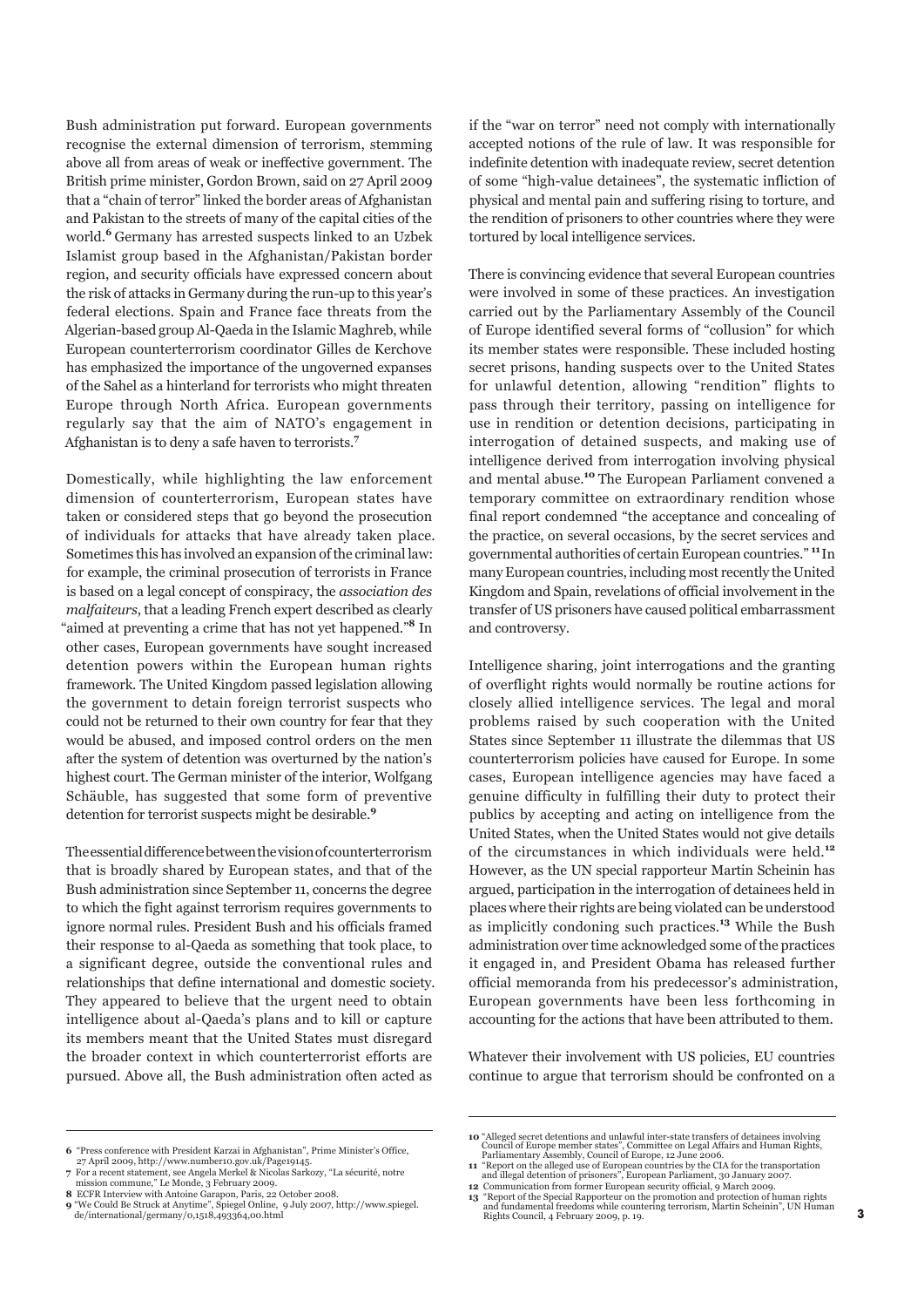long-term basis within the normal framework of domestic and international political rules.**<sup>14</sup>**Although the European human rights framework allows countries to derogate from many of their obligations in times of national emergency, only the United Kingdom has proclaimed an emergency in respect of international terrorism since 2001, and it withdrew the claim after the House of Lords ruled that the legislation involved was disproportionate and discriminatory. In European civil law countries, authorities often have much greater leeway to act against suspected terrorists within the criminal justice system. France and Spain both permit lengthy pre-trial detention, and Spain allows incommunicado detention for up to thirteen days.**<sup>15</sup>** These laws, which reflect Europe's long history of confronting internal terrorist groups, have made it easier to prosecute terrorists without resorting to procedures drawn from military models.

# A Shift under Obama

Through his speeches and his actions since taking office, Barack Obama has begun to change US counterterrorism policy in ways that bring it significantly closer to the European mainstream. While Obama follows his predecessor in saying that the United States is at war with al-Qaeda—he referred in his inaugural speech to a "war against a far-reaching network of violence and hatred"—he has notably refrained from talking of a broader "war on terror" as the central organizing principle of American foreign policy.**<sup>16</sup>** Instead he has indicated that he will take pains to differentiate his campaign against al-Qaeda from his wider attitude to the Muslim world. In his interview with al-Arabiya in late January he promised Arab and Muslim listeners that the United States was ready "to initiate a new partnership based on mutual respect and mutual interest".**<sup>17</sup>**

Within two days of entering the White House, Obama issued a series of executive orders that amounted to a sweeping rejection of the Bush administration's counterterrorism framework. He directed that the Guantanamo Bay detention camp be closed within a year; halted all prosecutions before the military tribunals established under the previous government; reversed the Bush administration's reinterpretation of Common Article 3 of the Geneva Conventions; required the CIA to use only those interrogation practices approved by the Army Interrogation Field Manual; ordered the closure of the CIA's secret prisons and required the United States to give the International Committee of the Red Cross access to all detainees held in connection with armed conflict. In a particularly pointed provision, Obama required all US officials to disregard any interpretation of the laws governing

interrogation issued by the Department of Justice between September 11, 2001 and the end of the Bush administration.

In addition, Obama set up a task force to make recommendations by July 2009 about future American policy on detention, and another to make recommendations about interrogation and the transfer of prisoners to third countries by the same date. He also ordered reviews of the cases of all Guantanamo detainees. Obama's executive orders represented a significant change, but at the same time left fairly wide scope for the policy recommendations that the task forces will make. The orders did not rule out the possibility that the United States might continue to hold alleged terrorists without charge; they did not prevent the United States from setting up new military tribunals to prosecute terrorist suspects; and they did not forbid the use of rendition to transfer individuals to other countries, as long as it complied with international law. Even before the task forces complete their work, Obama has indicated that detention without trial and the use of military commissions are likely to form part of his counterterrorism policy, though in a different form than under President Bush.

The precise rules for these procedures remain to be determined, pending the task force reports and further negotiation with the US Congress. The task force process offers an opportunity for the European Union to engage with the United States and provide input that could help shape the new administration's counterterrorism policy. The EU should seek to introduce European views into the task forces' discussions, perhaps through a renewed dialogue between European and US legal advisors of the sort that was held during the last few years (as discussed in the following section).

# Legal Frameworks for Fighting Terrorism

Despite the shift in direction under President Obama, the EU and the US will continue to have different perspectives on some aspects of the fight against terrorism. Although the significance of these differences should not be minimized, it would also be easy to overstate. While rejecting some American policies themselves, many European officials recognize that a number of them fall into a grey area and that their legitimacy depends in part on the way they are carried out. European officials are in many cases willing to concede that the United States is dealing with complex questions that have not arisen before and do not have easy answers.

At the heart of the differences between Europe and the United States is the question of which legal regime applies to counterterrorist operations. Outside the narrow circumstances of Afghanistan and Iraq, European governments have looked to domestic law and human rights law, while the United States has argued that the law of armed conflict is most relevant. In large part, this disagreement is likely to continue. Obama describes the fight against al-Qaeda as an armed conflict, and the United States has long argued that the International Covenant on Civil and Political

<sup>14</sup> See e.g. the speech by David Miliband, "After Mumbai, Beyond the War on Terror",<br>delivered 15 January 2009, and the French government white paper "Prevailing<br>against Terrorism", La documentation Française, 2006, pp 123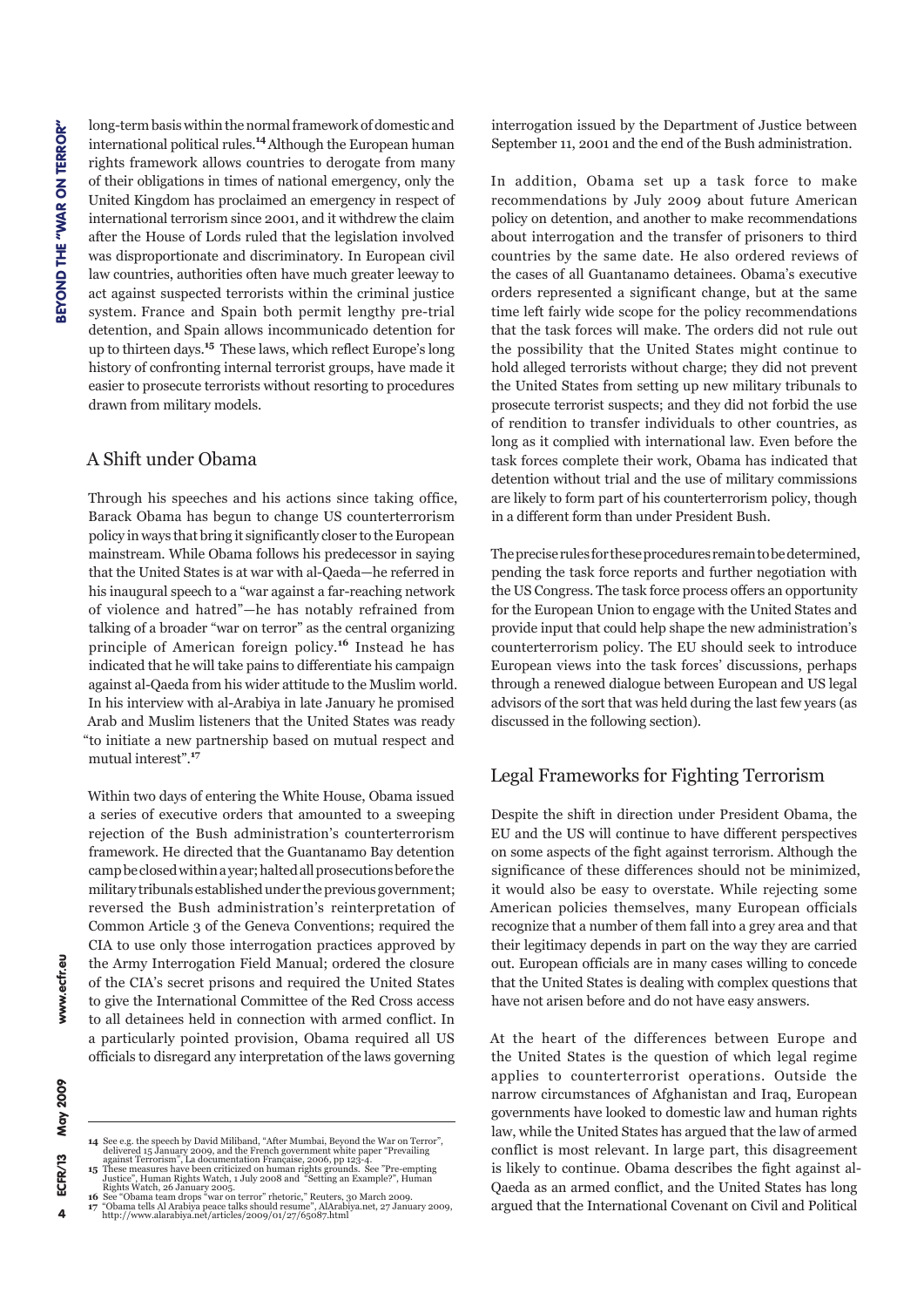Rights, the most important human rights treaty to which it is party, does not apply outside American territory. Europe rejects the notion of a global war against al-Qaeda and all EU member states are party to the European Convention on Human Rights, which has been held by the European Court of Human Rights and national courts to apply extraterritorially in certain limited cases.

European and American views on the legal framework for counterterrorism were at the centre of a closed-door dialogue between government legal officials that was launched by the US State Department legal advisor John Bellinger in early 2006. According to participants, the discussions were helpful in clarifying views on both sides. European officials acknowledged that there can be an armed conflict between a state and a non-state group on the territory of another state. The United States indicated that, despite its assertions of a global war against al-Qaeda, it did not claim an automatic right to use armed force on the territory of any other state without its consent. Bellinger has said publicly that he would not suggest that the United States "is free to use military force against al-Qaeda in any state where an al-Qaeda terrorist may seek shelter". But he added that "where a state is unwilling or unable to [prevent terrorists from using its territory as a base to launch attacks], it may be lawful for the targeted state to use military force in self-defence to address that threat". **<sup>18</sup>**

The details that have emerged from this dialogue provide a useful starting point for assessing how far apart the EU and the US remain in their understanding of the legal framework for fighting terrorism. Many Europeans recognize the existence of an armed conflict against the Taliban and al-Qaeda in Afghanistan; where the United States goes further is in extending the boundaries of the conflict to take in al-Qaeda's operations around the world. The new US Attorney General Eric Holder said in his Senate confirmation hearing that he would regard someone captured by the CIA in the Philippines and suspected of financing al-Qaeda worldwide as part of the battlefield in a war. This assertion may be difficult for Europeans to accept, but it remains unclear what powers the Obama administration will claim in practice as part of this global conflict. Moreover the US Supreme Court has not yet ruled on the central question of whether there is an armed conflict with al-Qaeda as distinct from that against the Taliban in Afghanistan.**<sup>19</sup>**

Most importantly, the United States under Obama is likely to recognise much greater legal constraints on its military operations than the Bush administration did. Already, by revoking President Bush's executive order on Common Article 3, Obama has restored the United States to a mainstream interpretation of this key provision, which applies minimum humanitarian standards to conflicts between states and nonstate groups.

Obama's administration can be expected to take a comparable step with respect to inter-state armed conflict. One of the most controversial claims made by President Bush was that even in these conflicts (such as the initial war between the United States and the Taliban regime in Afghanistan) irregular fighters were to be regarded as "unlawful combatants", not entitled to the protection due either to prisoners of war or civilians in the Geneva Conventions. This position found little support internationally, but there remains a question about how far such fighters are covered by the specific provisions on civilians in the Fourth Geneva Convention. However the United States has previously agreed that the set of "fundamental guarantees" listed in Article 75 of the first Additional Protocol to the Geneva Conventions applies at a minimum to all detainees in international armed conflict as part of customary law. The Bush administration refused to confirm this position, leaving American policy on a vital question of humanitarian protection in a damaging state of uncertainty.**<sup>20</sup>** It would be reasonable to expect the Obama administration to return to the traditional understanding, and European governments should ask for an early public confirmation of this point as a way of facilitating joint military operations in the future.

The new administration might also be prepared to clarify the US position on human rights. While the United States believes that human rights treaties do not apply outside its own borders, it has consistently recognized certain fundamental human rights as part of customary law. The Operational Law Handbook produced by the US Army Judge Advocate General's Legal Center says that a series of human rights are "binding on US forces during all overseas operations" and govern the treatment of any individual. The rights listed include the prohibition of: murder, or causing the disappearance of individuals; torture; punishment without fair and regular trial; and prolonged arbitrary detention.**<sup>21</sup>** European officials should press the new US administration to elaborate on the way these human rights apply in counterterrorist operations.

Europe and the United States may continue to differ about which operations within the spectrum of armed force can legitimately be classified as part of an armed conflict. However, they should now be able to acknowledge a shared understanding that international law applies across the spectrum in a way that is predictable and respects fundamental human rights. In addition, the practical implications of the US claim that it is engaged in a global armed conflict with al-Qaeda may now be limited by the effect of international and domestic law and by a new assessment of American policy. In the following section, this paper examines the policy areas where EU countries and the United States have been at odds, and analyses how far their approaches are now likely to converge.

<sup>18</sup> John B.Bellinger III, "Legal Issues in the War on Terrorism", speech delivered at the London School of Economics, 31 October 2006, http://www.lse.ac.uk/collections/ LSEPublicLectures<br>AndEvents/pdf/20061031\_JohnBellinge

**<sup>20</sup>** Anthony Dworkin, "United States is "Looking At" the Place of Fundamental Guarantees in the War on Terror", Crimes of War Project, 1 March 2006, http://<br>www.crimesofwar.org/onnews/news-guarantees.html<br>**21** "Operationa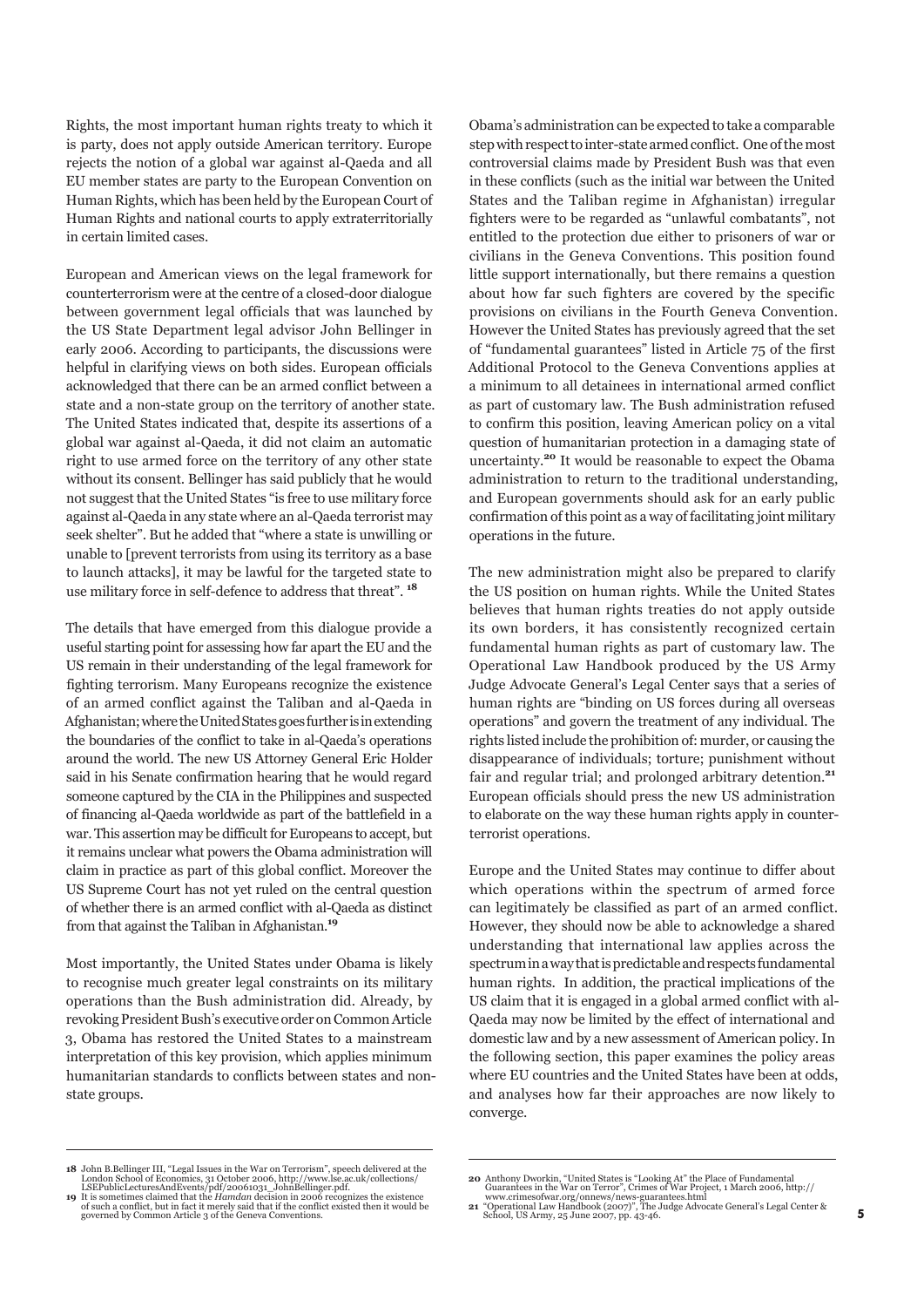## Detention

The issue of detention has been at the heart of transatlantic disagreements since 9/11, and EU countries and the United States continue to have somewhat different views on the subject. Although President Obama has directed that Guantanamo Bay should be closed, his administration claims that the United States has a right to hold people it believes are closely linked to al-Qaeda as security detainees in an armed conflict, no matter where they are captured. On 13 March, the administration filed a brief in connection with habeas corpus litigation from Guantanamo that asserted a right to hold "persons who were part of, or substantially supported, Taliban or al-Qaeda forces or associated forces that are engaged in hostilities against the United States or its coalition partners". The brief further argued that "individuals who provide substantial support to al-Qaeda forces in other parts of the world [apart from the battlefields of Afghanistan] may properly be deemed part of al-Qaeda itself."**<sup>22</sup>**

While continuing to claim a global detention power, this legal brief tightened the standard for detention that had been applied by the Bush administration by requiring "substantial support" rather than merely "support". It also dropped the use of the term "enemy combatant" that had been employed by the Bush administration, and based the authority to detain on US statutory law rather than the president's inherent power as commander-in-chief during wartime, as the Bush administration had asserted. More recently, President Obama argued in a major speech on counterterrorism that the United States might need to detain "a number of people who cannot be prosecuted for past crimes, but who nonetheless pose a threat to the security of the United States".**<sup>23</sup>** He said he would exhaust every avenue to prosecute these people where it was feasible. He also promised to bring US standards for detention into line with international law.

European countries' views on the legitimate scope of detention during military operations remain unclear. EU member states participating in NATO's ISAF mission in Afghanistan initially transferred detainees to the United States as a cobelligerent, but since 2005 it has been NATO policy to hand all detained individuals to the Afghan government within 96 hours. This policy has attracted criticism because of reports that detainees have faced torture or inhuman treatment at the hands of Afghanistan's National Directorate of Security. However NATO has not developed an alternative, due partly to the lack of consensus among European members about whether they have a legal right to detain individuals in an armed conflict against a non-state group in a third country. NATO failed even to agree a common memorandum of understanding to govern the transfer of detainees to Afghan authorities. This was in part because some European states

22 "Respondents' Memorandum Regarding the Government's Detention Authority<br>Relative to Detainees Held at Guantanamo Bay", United States District Court for the<br>District of Columbia, 13 March 2009, pp. 2, 7.<br>23 "Text: Obama

strongly opposed any provision that would have allowed Afghanistan subsequently to transfer the prisoners to third countries like the United States.**<sup>24</sup>**

During earlier military operations in Kosovo and Iraq, European armed forces maintained detention facilities either in the context of an international armed conflict and occupation, or with the authorisation of the UN Security Council. The situation in Afghanistan is particularly complicated because the Afghan government does not itself hold Taliban fighters as security detainees, but instead treats them as suspects within its criminal justice system. The complexity of the issue of detention was illustrated by the decision of the Danish government in 2007 to launch an inter-governmental discussion process on the handling of detainees in military operations (the "Copenhagen Process") that aimed to establish best practice standards that could be adopted by the UN Security Council for future missions.

While European nations do not share the US notion of a global armed conflict, the majority of those whom the United States wishes to continue detaining are fighters captured in Afghanistan or Pakistan, albeit of different nationalities. In large part, the difference between the European and American positions can be reduced to a dispute about the geographical extent of this armed conflict and the forms of participation that would justify detention. These questions are not straightforward in the case of an armed group such as al-Qaeda that does not fight through anything resembling conventional military engagements.

European objections to Guantanamo were based above all on the indefinite nature of the detention regime, the lack of clarity about what (if any) legal protection detainees were entitled to, and the sweeping and often arbitrary nature of American decisions about whom to detain. If future US detention policy is focused more tightly on those directly linked to al-Qaeda and apprehended in regions of disorder, and incorporates much better safeguards to ensure that there are adequate grounds for each individual detention, it should be less objectionable from a European standpoint. It might therefore be possible for European officials to work with the United States to try to agree basic principles governing detention that both transatlantic partners are willing to adopt. As part of this process, Europe should seek input into the task force that President Obama has set up to advise on US detention policy, perhaps through a submission drafted by the EU counterterrorism coordinator .

One core principle might be that detainees have the right to an independent hearing. Individuals detained as a security threat (apart from those detained as prisoners of war based on their status as combatants) should be entitled to appeal their case before an impartial body providing adequate due process with the least possible delay. This should include a right to be informed of the reasons for which they are

**<sup>24</sup>** Sibylle Scheipers, "Detention in the War on Terror", unpublished paper on file with author.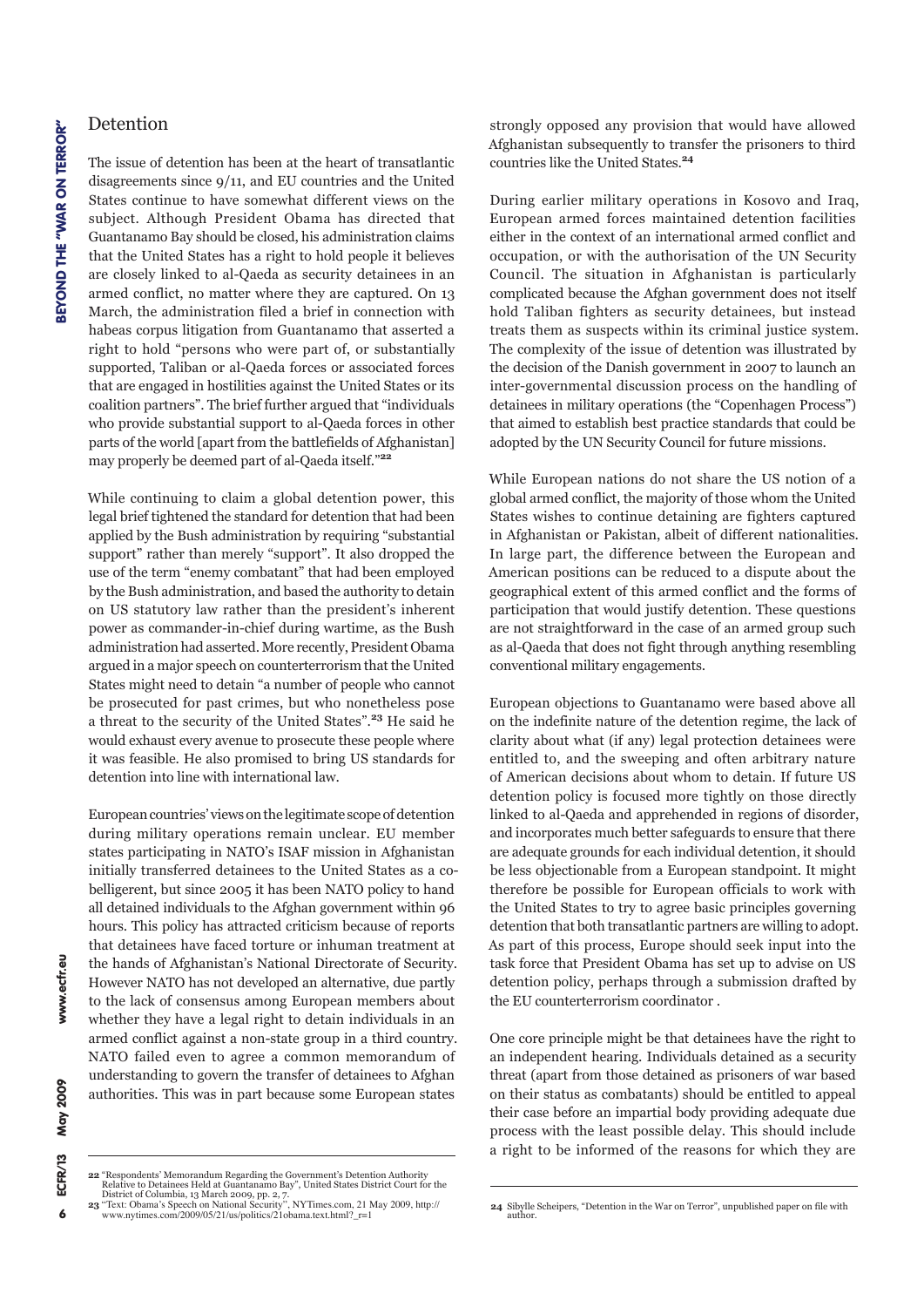being held. There should also be a requirement of regular review, and recognition that detention can only be ordered on an individual basis for imperative reasons of security.**<sup>25</sup>** The nature of the review bodies might depend on the circumstances in which the detainee was captured and the length of detention.

It might be desirable to go further, and specify that all civilian detainees should ultimately be entitled to judicial review of their detention. It is not clear, however, that there would be a consensus for this principle, given existing uncertainty about the reach of human rights law, the lack of an entitlement to judicial review for civilian detainees in the Geneva Conventions, and the fact that US courts are currently considering cases about whether US-held detainees in Afghanistan are entitled to judicial review. At the least, a right of judicial review could be guaranteed for anyone who had not been detained in a zone of active hostilities.

It would also be desirable to recognize limits on the situations in which states can detain people without charge. The European Union and the United States should reaffirm that security detention is only permissible in situations of armed conflict, public emergency, or where authorized by the Security Council. A rule of this sort would not resolve disagreements about the definition of armed conflict or about whether an external terrorist threat can constitute a national emergency. But it would at least confirm that there are limits of principle on the exercise of security detention.

#### Secret Detention

When President Bush announced that he was transferring fourteen detainees from the CIA's custody to Guantanamo Bay in September 2006, he made it clear that the secret detention programme was not being closed down. President Obama directed that the CIA close its existing detention facilities and not operate any detention facilities in future. He also required that the International Committee of the Red Cross be notified and given timely access to any individual detained by the United States in any armed conflict.

It has been widely reported that two of the secret prisons operated by the CIA were in Poland and Romania, though neither state has acknowledged that they gave permission for secret prisons on their territory. More recently, the European Union has affirmed that secret detention facilities are "not in conformity with international humanitarian law and international criminal law".**<sup>26</sup>** The Council of Europe's Venice Commission has also declared the use of secret detention to be a violation of the European Convention of Human Rights.**<sup>27</sup>** EU member states and the United States should now be able to agree that in future they will hold all detainees in a registered place of detention and give their names to an independent organization such as the International Committee of the Red Cross.

#### Torture

Under President Bush, the United States produced new interpretations of international laws against torture that allowed the infliction of pain and suffering through methods such as "waterboarding" (near-suffocation with water) against suspected terrorists. The overwhelming consensus in Europe is that these methods fall well within the definition of torture. The divergence in transatlantic understanding of the relevant treaties was strikingly illustrated when the Foreign Affairs Committee of the British Parliament argued in 2008 that "given the clear differences in definition, the UK can no longer rely on US assurances that it does not use torture, and we recommend that the government does not rely on such assurances in the future." **<sup>28</sup>** A 2007 report by the International Committee of the Red Cross on the treatment of the fourteen "high-value" detainees held by the CIA, leaked to the press in March 2009, concluded that in many cases the detainees had been tortured.**<sup>29</sup>** In April 2009, Spanish judge Baltasar Garzon announced that he was opening an investigation into what he called "an authorized and systematic plan of torture and mistreatment" developed by members of the Bush administration.**<sup>30</sup>**

President Obama has already struck down the Bush administration's legal opinions on interrogation practices and expressed his opposition to torture in the strongest terms. The greater emphasis that he appears to place on prosecuting terrorist suspects wherever possible provides an additional reason for his administration to shun any coercive form of interrogation that might render confessions inadmissible at trial.

This shift creates the possibility of a renewed consensus between the United States and Europe on torture. Where differences persist, for instance regarding the precise definition of cruel, inhuman and degrading treatment in the Convention against Torture, these are not significant enough to present an obstacle to transatlantic understanding. The European Union and the United States should also attempt to formulate standards governing the questioning of, and provision of information regarding, detainees held overseas by other countries, in line with the UK government's recentlyannounced review of the subject.

<sup>27 &</sup>quot;Opinion on the International Legal Obligations of Council of Europe Member States<br>in Respect of Secret Detention Facilities and Inter-State Transport of Prisoners",<br>European Commission for Democracy through Law (Venic

**<sup>29</sup>** "Report on the Treatment of Fourteen 'High-Value' Detainees in CIA Custody

**<sup>25</sup>** For a similar set of requirements, see Ashley Deeks, "Administrative Detention in Armed Conflict", Case Western Reserve Journal of International Law, Vol. 40, No. 3, 2009, pp. 403-436.<br>**26 "Press Release: General Aff** 

International Committee of the Red Cross, February 2007, p.26, available at http://www.<br>nybooks.com/icrc-report.pdf<br>**30** Daniel Woolls, "Spanish judge opens Guantanamo investigation", Associated Press, 29<br>April 2009.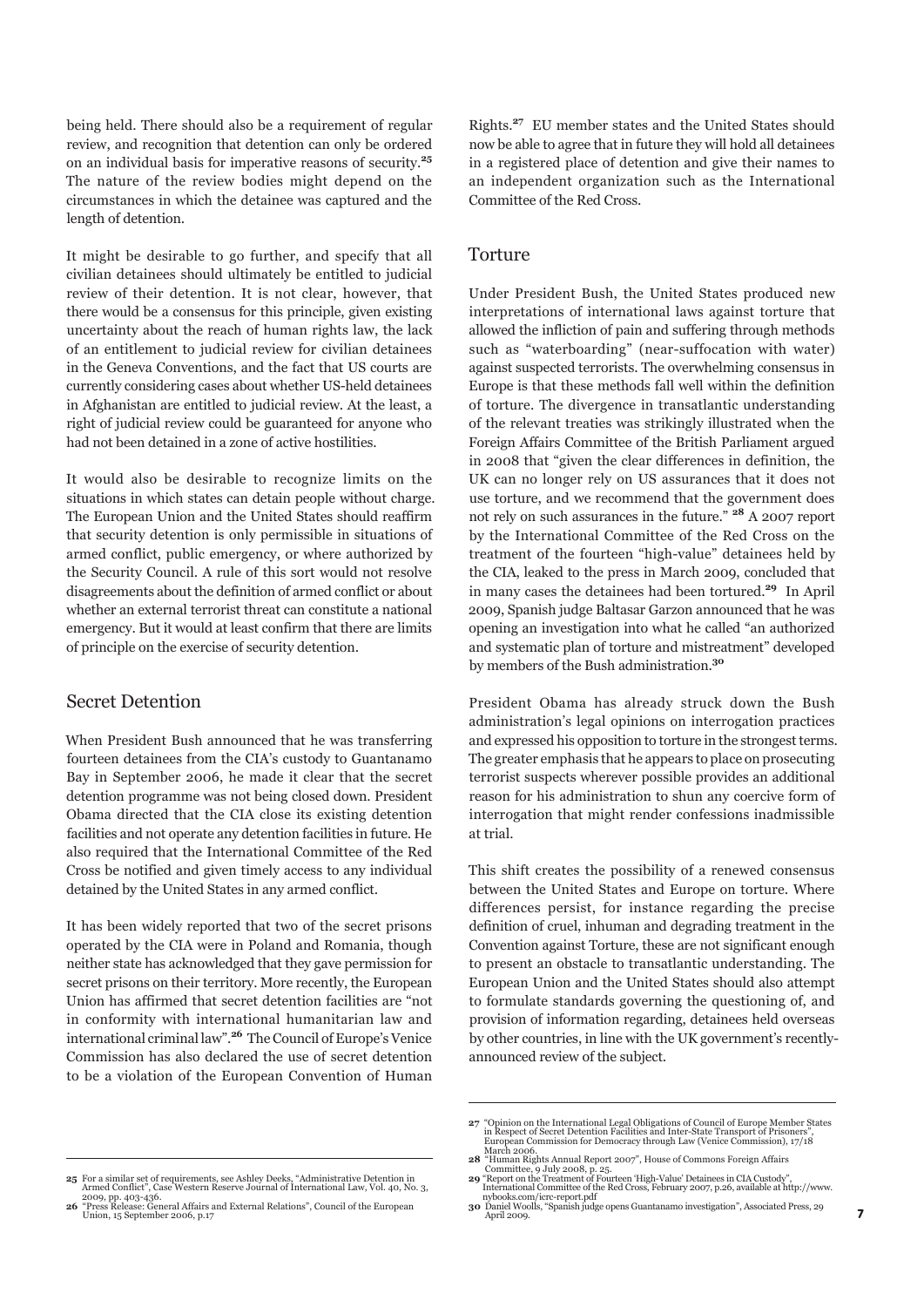#### Extraordinary Rendition

The policy of "rendition" whereby individuals are transferred from one country to another outside any legal process of extradition was not invented by the Bush administration. What was new in the Bush administration's use of rendition was that suspects were transferred not to face legal process but for the purposes of interrogation. The renditions carried out under President Bush have been criticised particularly because of the well-documented use of torture by the countries to which individuals were transferred.

The Obama administration has indicated that it is likely to continue the practice of transferring suspected terrorists to other countries outside legal process. Obama's newly-appointed CIA director, Leon Panetta, said in his confirmation hearing that "where we returned an individual to the jurisdiction of another country, and they exercised their rights to try that individual and to prosecute him under their laws, I think that is an appropriate use of rendition." **<sup>31</sup>** One of the task forces set up by Obama is directed to "study and evaluate the practices of transferring individuals to other nations in order to ensure that such practices comply" with domestic and international law. This would include the obligation under the Torture Convention not to "expel, return or extradite a person to another state where there are substantial grounds for believing that he would be in danger of being subjected to torture".

European states have not—as far as is known—carried out renditions for the purposes of interrogation, but they have on occasion transferred people extrajudicially for trial. Former US secretary of state Condoleezza Rice described the French rendition of Carlos "the Jackal" from Sudan to France in 1994 as a historical precedent for US policies.**<sup>32</sup>** More recently, European countries have been criticised by human rights organisations for deporting people to countries that are known to use torture, relying on diplomatic assurances that the individuals concerned will not be tortured. European states have also petitioned the European Court of Human Rights to relax the standards applying in such cases. However, in the *Saadi* decision in 2008, the Court affirmed the absolute nature of the ban on torture, stating that the obligation not to expel or extradite someone who would face a real risk of torture in the receiving state was not subject to any exceptions, no matter how "undesirable or dangerous" the conduct of the person involved.**<sup>33</sup>** This ruling should provide the basis for a common European reaffirmation of the existing standard.

European objections to President Bush's use of rendition focused primarily on its essentially lawless nature and the use of torture by the countries to which prisoners were sent. The European Union and the United States should therefore be able to endorse a common position on the transfer of terrorist suspects even if the United States continues to use rendition, as long as it respects its obligations under international law. Specifically, EU member states and the United States should reaffirm that they will not transfer anyone to a country where there are substantial grounds for believing they would be subject to torture or cruel and inhuman treatment. Even with such a principle, both EU member states and the United States are likely to continue to rely on diplomatic assurances from receiving countries that they will not torture. The policy will remain controversial, but states do not appear ready to abandon it.

#### Fair trials

President Obama has made clear that his administration will follow a hybrid approach to prosecuting terrorist suspects. When feasible, the United States will try them in US domestic courts, as it did with the Qatari citizen Ali al-Marri, who pleaded guilty to the charge of conspiring to provide support to a terrorist organization in April 2009. In other cases, it will bring suspects charged with violating the laws of war before a revised version of the military tribunals set up by the Bush administration. President Obama announced on 15 May 2009 that he was seeking reforms to these military commissions including a ban on evidence obtained through cruel, inhuman or degrading treatment, and restrictions on the use of hearsay evidence—that would "begin to restore the Commissions as a legitimate forum for prosecution, while bringing them in line with the rule of law."**<sup>34</sup>** He said he would also work with Congress to seek additional reforms in the future.

Europeans frequently criticized the military tribunals as they were constituted under the Bush administration. Shortly after they were first announced, the Spanish investigative judge Baltasar Garzon warned that "no country in Europe could extradite detainees to the United States if there were any chance they would be put before these military tribunals."**<sup>35</sup>** In May 2006, the British attorney general, Lord Goldsmith, said that he was "unable to accept that the US military tribunals proposed for those detained at Guantanamo Bay offered sufficient guarantees of a fair trial in accordance with international standards."**<sup>36</sup>** Later that year the US Congress passed the Military Commissions Act of 2006, which revised the military commission process. However, it retained a number of provisions that appeared incompatible with European conceptions of due process, in particular the possible use of evidence obtained through coercion, which Obama has now promised to reverse.

It remains unclear at the time of this announcement how extensively the Obama administration plans to use military trials for terrorist suspects. Many in Europe will

**<sup>31</sup>** Eli Lake, "Panetta backs rendition, but not torture", The Washington Times,

<sup>6</sup> February 2009. **<sup>32</sup>** Condoleezza Rice, "Remarks Upon Her Departure for Europe", US Department of

State, 5 December 2005, http://2001-2009.state.gov/secretary/rm/2005/57602.htm **<sup>33</sup>** *Saadi v. Italy*, European Court of Human Rights, No. 37201/06, 28 February 2008.

**<sup>34</sup>** "Statement of President Barack Obama on Military Commissions", Office of the Press

Secretary, The White House, 15 May 2009.<br>
18 Aryeh Neier, "The Military Tribunals on Trial", New York Review of Books, 14<br>
18 Tebruary 2002.<br>
18 Tebruary 2002.<br>
18 Tebruary 2002.<br>
26 "UK calls for Guantanamo closure", BBC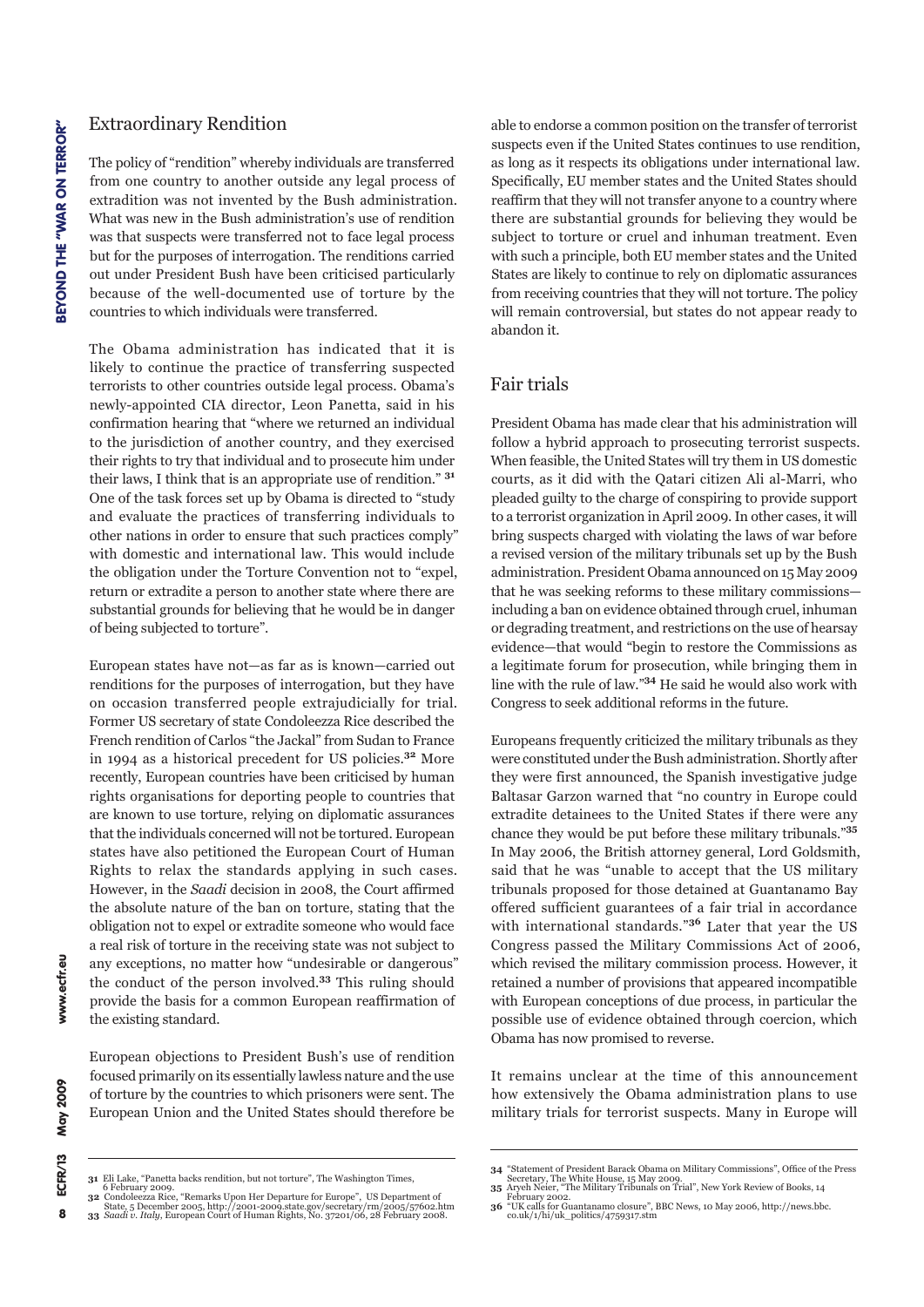be uncomfortable with the idea that defendants should face military tribunals that will inevitably be associated with Guantanamo Bay and the record of President Bush's "war on terror". But if the European Union establishes a dialogue on principles for counterterrorism with the United States it may be able to exert some influence to limit the use of these commissions. More significantly, while the EU should not attempt to prescribe the form of legal process that the United States uses to prosecute terrorist suspects, it can insist that any US proceedings comply with international standards of due process.

EU officials should emphasise to their US counterparts that a common framework for counterterrorism will only be possible if all trials of terrorist suspects conducted by the United States, including those before military commissions, meet these standards. The European Union and the United States should be able to agree that anyone suspected of a terrorist offence should be entitled to a fair trial before an impartial and regularly constituted court offering key procedural guarantees, including the presumption of innocence, the right to be tried in one's presence, the right to call witnesses and to crossexamine the witnesses called by the prosecution, the right not to be forced to testify against oneself, the inadmissibility of evidence derived from torture or cruel treatment, and the right to have the sentence pronounced publicly. If the revised military commissions comply with these rules, they should not prevent the European Union and the United States from reaching agreement on a new framework of principles, even if European states continue to regard their use as ill-advised.

# Targeted Killing

The use of targeted killings remains probably the greatest point of difference between Europe and the United States in the field of counterterrorism. The United States claims the right to kill individuals whom it believes to be terrorists in situations anywhere in the world where they cannot be arrested. It also implicitly claims a right to kill innocent bystanders during such an operation, in line with the principle of proportionality established in the law of armed conflict. **<sup>37</sup>** As discussed above, these killings may involve the use of force on another state's territory without its consent, if the United States believes that state is unable to prevent terrorist activity itself. President Obama has already authorized strikes from pilotless drones against al-Qaeda officials in Pakistan. The Bush administration carried out strikes in places such as Yemen where no armed conflict, as traditionally understood, was taking place.

Many European officials believe that such strikes carried out without the authorization of the country involved are unlawful. They also point out that popular opposition generated by civilian casualties, the danger of misdirected attacks, and

the apparent infringement of national sovereignty frequently outweighs any advantage in killing suspected al-Qaeda officials. Outside a region of armed conflict, most European lawyers would regard targeted killings as illegal unless they were necessary to prevent an imminent risk of loss of life. In 2002, Swedish foreign minister Anna Lindh described a US missile attack on six alleged al-Qaeda operatives in Yemen as "a summary execution that violates human rights".**<sup>38</sup>**

Yet even on this contested subject, the divide between EU member states and the United States may not be as wide as it first appears. Most known or acknowledged targeted strikes carried out by the United States have occurred in Pakistan and are arguably connected to a recognisable armed conflict that stretches across the Afghanistan/Pakistan border. European officials generally acknowledge that some Taliban and al-Qaeda personnel in Pakistan direct or participate in armed attacks against the Afghan state and US and NATO forces. In such cases, the primary legal question, in the eyes of at least some European governments, is one of territorial sovereignty and whether Pakistan has consented to the use of force.**<sup>39</sup>**Often there can be ambiguity about whether a state has in fact agreed to an attack on its soil; states sometimes give consent in private while protesting in public. Some US experts believe that Pakistan has given permission for drone attacks and provided intelligence to support many of them.**<sup>40</sup>**

Outside regions of armed conflict, Europeans would look to human rights principles to regulate the question of when a state can kill individuals it alleges to be terrorists. Human rights rules impose strict limits on the use of lethal force by the state, but as set out in the European Convention on Human Rights they do allow the state to shoot to kill in some circumstances: when the use of force is no more than absolutely necessary in defence of any person from unlawful violence, to effect a lawful arrest, or in action lawfully taken for the purpose of quelling a riot or insurrection. There might be room for future discussion about whether the use of armed force to suppress international terrorist organizations could ever qualify as action against a global insurrection.

However it remains unlikely that European states would be willing to endorse any principle that authorized the killing of suspected terrorists outside zones of armed conflict. Equally, there is no sign that the United States is prepared to give up the option of using targeted strikes in such circumstances. For these reasons, and because of the ambiguity that surrounds US use of targeted strikes, it may not yet be possible to forge a transatlantic consensus on this issue.

**<sup>37</sup>** The principle of proportionality prohibits parties to an armed conflict from carrying out attacks that may be expected to cause civilian death or injury, or damage to civilian objects, that would be excessive in rela

**<sup>38</sup>** Brian Whitaker & Oliver Burkeman "Killing Probes the Frontiers of Robotics and

Legality", The Guardian, 6 November 2002.<br> **39** ECFR interviews with European security officials, November & December 2008.<br>
40 Jackie Northam, "Drone Attacks in Pakistan Under Review", NPR, 2 February 2009,<br>
http://www.mp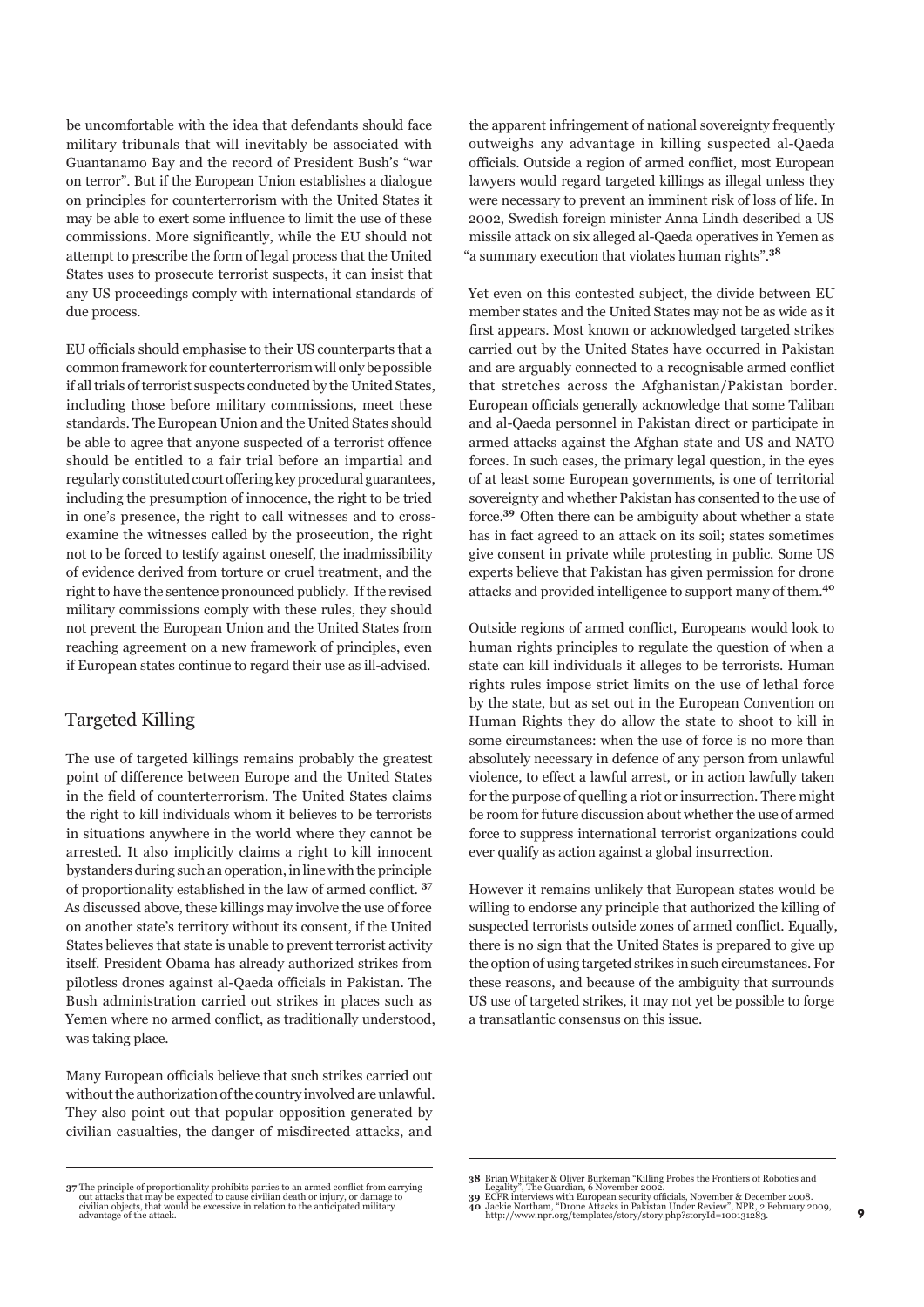# A Declaration of Common Principles

Terror" BEYOND THE "WAR ON TERROR" Beyond the "War on

Now that the far-reaching claims of the Bush administration have been removed, it should be possible for the European Union and the United States to reach agreement on a core set of guiding principles for the fight against terrorism. These principles would provide a basic framework of consensus within which discussions on remaining areas of difference could be pursued. Over time, this framework could form the basis for an emerging transatlantic standard of best practice and might allow for the development of agreed interpretations of the law. As outlined in the discussion of policy areas above, the principles would apply across the spectrum of action against international terrorism, encompassing both armed conflict and law enforcement, in recognition of the fact that some fundamental rules should govern state action irrespective of the precise legal qualification of the situation involved.**<sup>41</sup>**This would have the advantage of providing consistency in the face of complex new threats where there may be disagreement about whether the threshold of armed conflict has been met.

In June 2004, following the Madrid bombings, the European Union and the United States issued a joint 'EU-US Declaration on Combating Terrorism' at the end of their annual summit.**<sup>42</sup>** The document made only a passing reference to the importance of respecting human rights and the rule of law, as its text was primarily directed toward enhanced practical cooperation. It should now be possible to agree a much more comprehensive and fundamental declaration. This statement, which could be described as an 'EU-US Declaration on Essential Principles in Combating Terrorism', should set out in clear and concise form the central principles that Europe and the United States intend to follow. It should reaffirm, in line with the United Nations Global Counter-Terrorism Strategy, that Europe and the United States unequivocally and strongly condemn terrorism in all its forms and manifestations. It could also express a European and US commitment to combat terrorism in a balanced way through a wide range of preventive and judicial measures including military operations where appropriate and legally justified, and reaffirm the signatories' determination to cooperate fully against it.

It would be important in the text to avoid any suggestion that currently applicable laws were being weakened through seeking the lowest common denominator between states with different treaty obligations and interpretations of the law. The declaration should state explicitly that it does not modify or supplant any existing legal obligations, that it does not represent an attempt to break away from counterterrorism standards being developed through the United Nations, and that the EU and the US are fully committed to work through

multilateral institutions to strengthen international rules and procedures in this area. Instead it should be presented as a forward-looking statement of policy, setting out the principles for counterterrorism that best accord with the values espoused by the European Union and the United States and enshrined in human rights law and international humanitarian law.

Such a declaration would help to draw a line under the divisions and controversies of recent years, and provide an important asset in the ideological battle against al-Qaeda. Counterterrorist officials in several European capitals, interviewed for this policy brief, unanimously agreed that a declaration of common principles would be a valuable way of enhancing the image and legitimacy of the transatlantic alliance in combating violent extremism. A publicly declared framework of principles could also provide a powerful example to the rest of the world and put Europe and America at the forefront of global efforts to define appropriate standards for responding to new forms of terrorism. In this way, the European Union and the United States could work to reverse one of the less-noted results of the "war on terror", whereby the Bush administration's policies gave rise to or encouraged similar practices among US counterterrorism allies such as Pakistan, Uzbekistan, Saudi Arabia and Afghanistan.**<sup>43</sup>**

Some Europeans might worry that such a declaration would compromise European standards, by appearing to accept US policies in areas such as detention or military trials where the EU countries and the United States continue to disagree. European governments and publics may have different views about whether President Obama has struck the right balance so far between the demands of human rights, US national security and domestic politics. But the argument of this policy brief is that Obama's early actions display a genuine concern to bring US policy into line with fundamental principles of international law, and thus represent a significant change from his predecessor. Moreover, his administration has not yet taken many important decisions about how these policies will be implemented. By engaging with the new administration, the European Union will gain influence in shaping their development. EU member states should be willing to overlook some remaining differences of interpretation with the United States to secure the important benefit of a shared commitment to work together in support of the rule of law.

Ideally, a declaration of principles could be issued at the first EU-US summit following the completion of the American task force review process, which will take place under the Spanish presidency in the spring of 2010. The signing of a declaration during Spain's presidency of the European Union would have particular resonance as Spain has suffered the most destructive terrorist attack of any European country.

<sup>41</sup> For a comparable approach, see Jelena Pejic, "Procedural principles and safeguards<br>for intermnent/administrative detention in armed conflict and other situations of<br>violence", International Review of the Red Cross, Vol.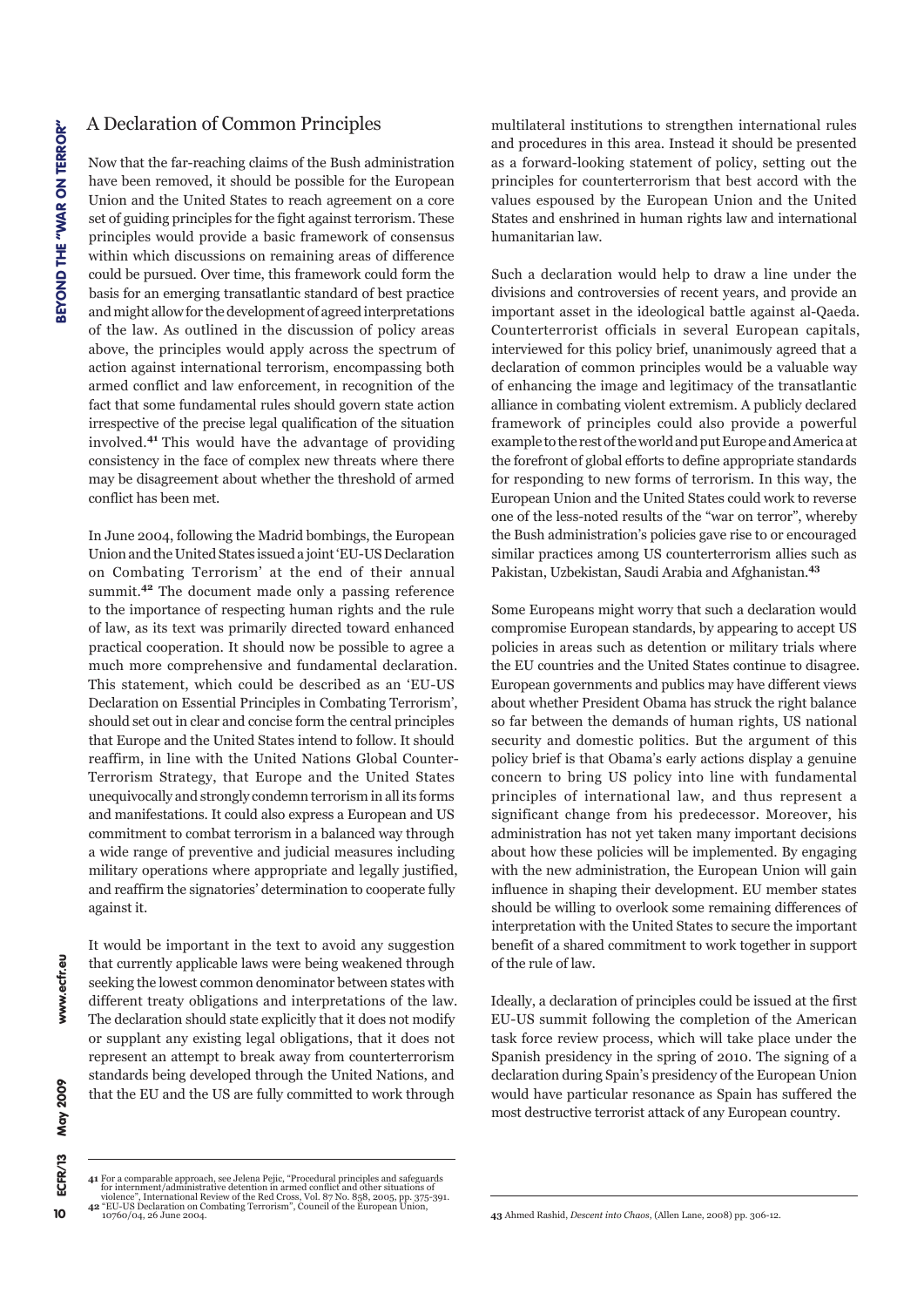Working towards an agreement with the United States will require EU member states to spell out their own common vision of essential principles for the full spectrum of counterterrorist operations. The primary challenge for the EU will not be to resolve entrenched differences between EU states—such differences as have emerged are mostly concerned with narrower operational questions—but to undertake the kind of systematic appraisal of the framework for counterterrorism that EU states have shirked so far. To do this, and to resolve any disagreements that might appear in the process, the European Union should launch its own internal review.

This review should be driven forward by the Czech and incoming Swedish presidencies. It should be discussed in the Committee of Permanent Representatives (Coreper), with input from the counterterrorism coordinator, from the Council Working Group on Public International Law (COJUR), and from the European Commission directoratesgeneral for Justice, Freedom and Security and External Relations. Sweden, which has a longstanding interest in human rights, might make it a priority to establish a new and more principled basis for the counterterrorism policies of EU countries and the United States. Spain might also take a close interest as the country that would host the prospective declaration in 2010. The new European Parliament should be involved in the discussions and should encourage member states to endorse the idea and work with the US administration. While the review is conducted, EU officials should also hold regular meetings with their US counterparts to ensure that European and American thinking is coordinated.

#### Closing Guantanamo: Why Europe Should Help

President Obama's announcement that he would close Guantanamo Bay was the first and most visible sign of a new approach to counterterrorism. Obama has set an ambitious target in promising to close Guantanamo Bay within a year and has said that he hopes to resolve the status of as many detainees as possible before that time. He has also made it clear that he would like European countries to assist in this process by resettling some of the estimated 50-60 detainees whom the United States no longer wants to detain but who cannot be returned to their own countries because they might be abused.

Following an initiative by the Portuguese foreign minister, European member states discussed the issue at a General Affairs and External Relations meeting in January and subsequently at two Justice and Home Affairs (JHA)/Mixed Committee meetings.**<sup>44</sup>** At the Mixed Committee meeting in early April, ministers agreed to work towards an EU response

to the closure of Guantanamo and tasked Coreper to present a proposal on an EU framework for accepting detainees. Ministers specified that this framework would involve decisions taken on a case-by-case basis by individual member states, based on comprehensive information and intelligence provided by the United States.**<sup>45</sup>**A decision on establishing this common framework is due to be taken at a JHA Council meeting in early June.

In 2009, the United Kingdom has accepted a former UK resident from Guantanamo and France has taken an Algerian citizen who has family members living in France. Other EU countries that have said they will consider accepting detainees include Portugal, Spain, Ireland, Italy, Lithuania and Belgium; EU member states that have declared they do not expect to take any of the remaining prisoners include the Czech Republic, Austria, Poland, the Netherlands and Sweden.

The situation in Germany appears particularly complicated. In the past the foreign minister, Frank-Walter Steinmaier, has said that Germany should consider taking some of the detainees, while the interior minister, Wolfgang Schäuble, has indicated he is reluctant to accept any. However, according to news reports, the United States has now suggested that Germany take several of the Chinese Muslim Uighurs remaining at Guantanamo, and this has raised an additional concern that it might affect Germany's relations with China.<sup>46</sup> The United States has also suggested that it may allow some of the men—perhaps including a number of Chinese Uighurs—to settle in the United States, which may help reduce opposition in Europe to accepting detainees.

Accepting former Guantanamo Bay detainees for resettlement would involve a degree of security risk and could present political and legal complications in some countries. Any country that accepted detainees would have to integrate them into society and perhaps keep them under surveillance. But by agreeing to do so, European countries would contribute to resolving an injustice that European countries have frequently criticised. They would also show their commitment to re-establishing a counterterrorism alliance with the United States based on international law and human rights, and gain influence with the United States in devising common standards in this area. EU member states should make sure that their decisions about resettling Guantanamo detainees reflect these broad strategic concerns as well as narrower issues of domestic security.

Although the decision on accepting individual prisoners will be taken by member states, it is important that the EU succeeds in coming up with a common position on the subject. Establishing a single framework for negotiations with the United States would eliminate the danger of individual European countries reaching bilateral arrangements with

<sup>44</sup> The Mixed Committee is made up of the EU countries plus Iceland, Liechtenstein, Norway and Switzerland, which are associated to the Schengen Agreement.

<sup>11</sup> **<sup>44</sup>** The Mixed Committee is made up of the EU countries plus Iceland, Liechtenstein, 45 "Press Release: 2936th Council meeting, Justice and Home Affairs", Council of the European Union, No. 8478/09, 6 April 2009.<br>46 "German Foreign Minister Opposes Taking Uighur Guantanamo Inmates", Spiegel Online, 18 May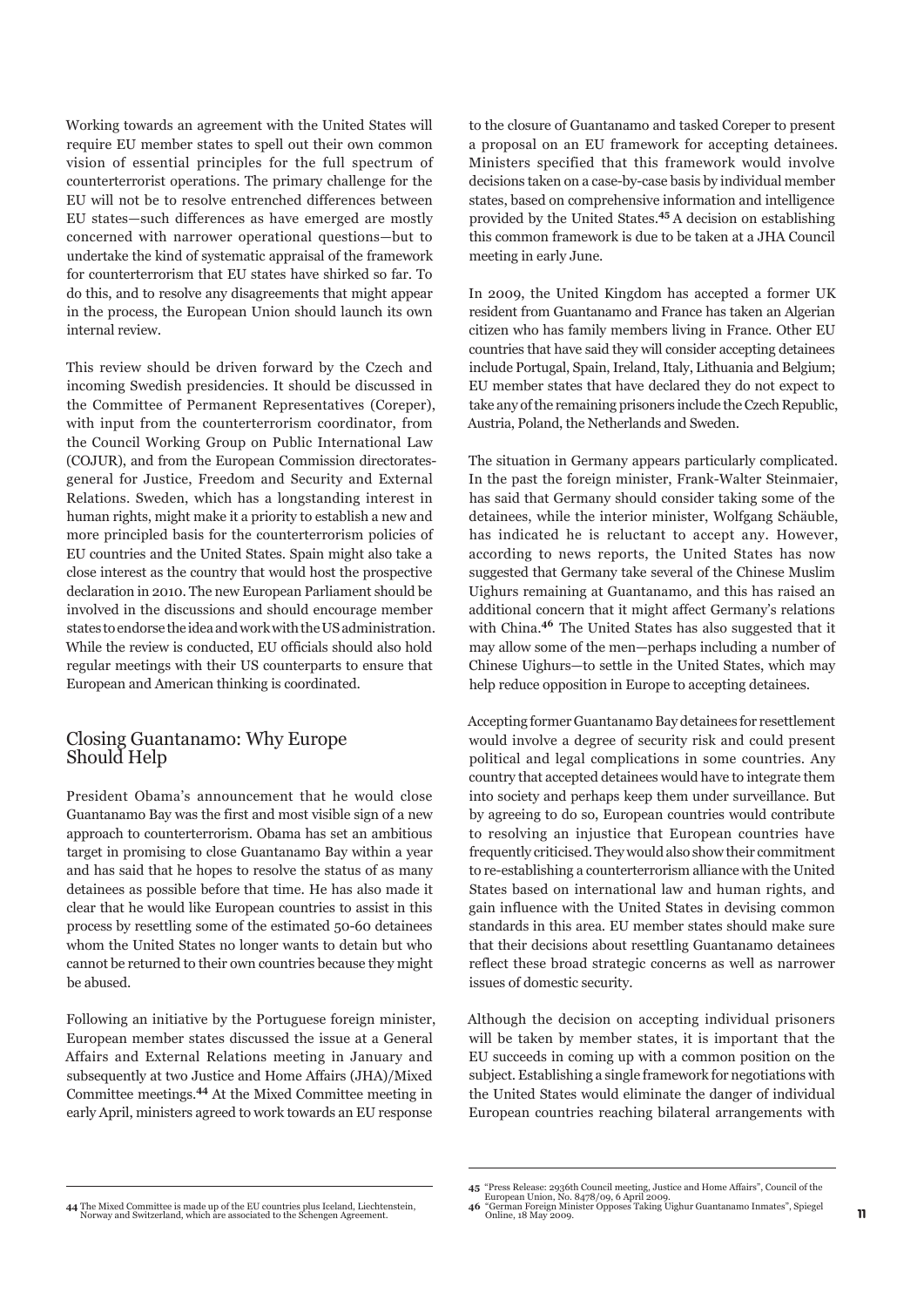divergent standards and requirements. Because of individual freedom of movement within the Schengen area, there is also a strong collective interest in any decision to resettle detainees; such decisions may require the sharing of information with other countries or special visa arrangements to restrict the travel of former detainees in some cases.

Most importantly, if the EU sets a common framework for negotiations with the United States, the process of resettling detainees could give a strong boost to a wider discussion on the principles and legal structures applicable to counterterrorism. In this way, it could help in the development of a shared transatlantic understanding on issues that have remained unresolved since 2001.

# Conclusion

Seven and a half years after the attacks of September 11, 2001, Europe and the United States still lack a fully shared understanding of how to respond to terrorism. The presidency of Barack Obama offers the chance to move forward to a transatlantic consensus on counterterrorism that represents the best of European and American values, and that can be publicly affirmed as a model for confronting new security threats within the framework of the rule of law.

The EU should immediately begin an internal process of assessing core principles for combating terrorism, and establish contacts with the United States to ensure that there is European input into the American task force reviews. The dialogue between the EU Working Group on International Law (COJUR) and the US State Department's legal advisor, which was halted when President Bush's team left office, should be resumed under the new administration. The European Union should strongly urge the United States to reaffirm its commitment to respect fundamental guarantees of humane treatment in armed conflict as part of customary law, and seek clarification on US interpretation of the place of fundamental human rights in overseas military operations. At the same time, the EU should agree a common position on resettling detainees from Guantanamo, and encourage member states to take individuals, where appropriate, as part of a wider understanding between the EU and US on recasting the struggle against terrorism.

The European Union and the United States should begin work towards drafting a public declaration on fundamental principles for confronting terrorism, to be signed under the Spanish presidency in 2010. This declaration should make clear that the fight against terrorism comprises many different aspects, and that it must always be conducted within a multilateral framework and in accordance with international law and fundamental human rights.

The declaration should set out a list of guiding principles that EU states and the United States undertake to observe, including that: any individual detained as a security threat is entitled to have their case reviewed through an independent

hearing with the least possible delay, and thereafter to regular review; security detention is an exceptional measure, and can only be ordered on an individual basis in situations of armed conflict, public emergency or where ordered by the UN Security Council; no one should be held in secret detention; no one should be subjected to torture or cruel and inhuman treatment; no one should be transferred to any country where there are substantial grounds for believing they would be in danger of being tortured; no one should be convicted of a criminal offence or sentenced except after a trial before a regularly constituted court that meets all essential procedural guarantees.

Such an approach would allow the European Union and the United States to set aside the legacy of their divided response to international terrorism, and deepen their cooperation in a way that recognizes both the severity of the threat that terrorism poses and the importance of a principled stand in confronting it.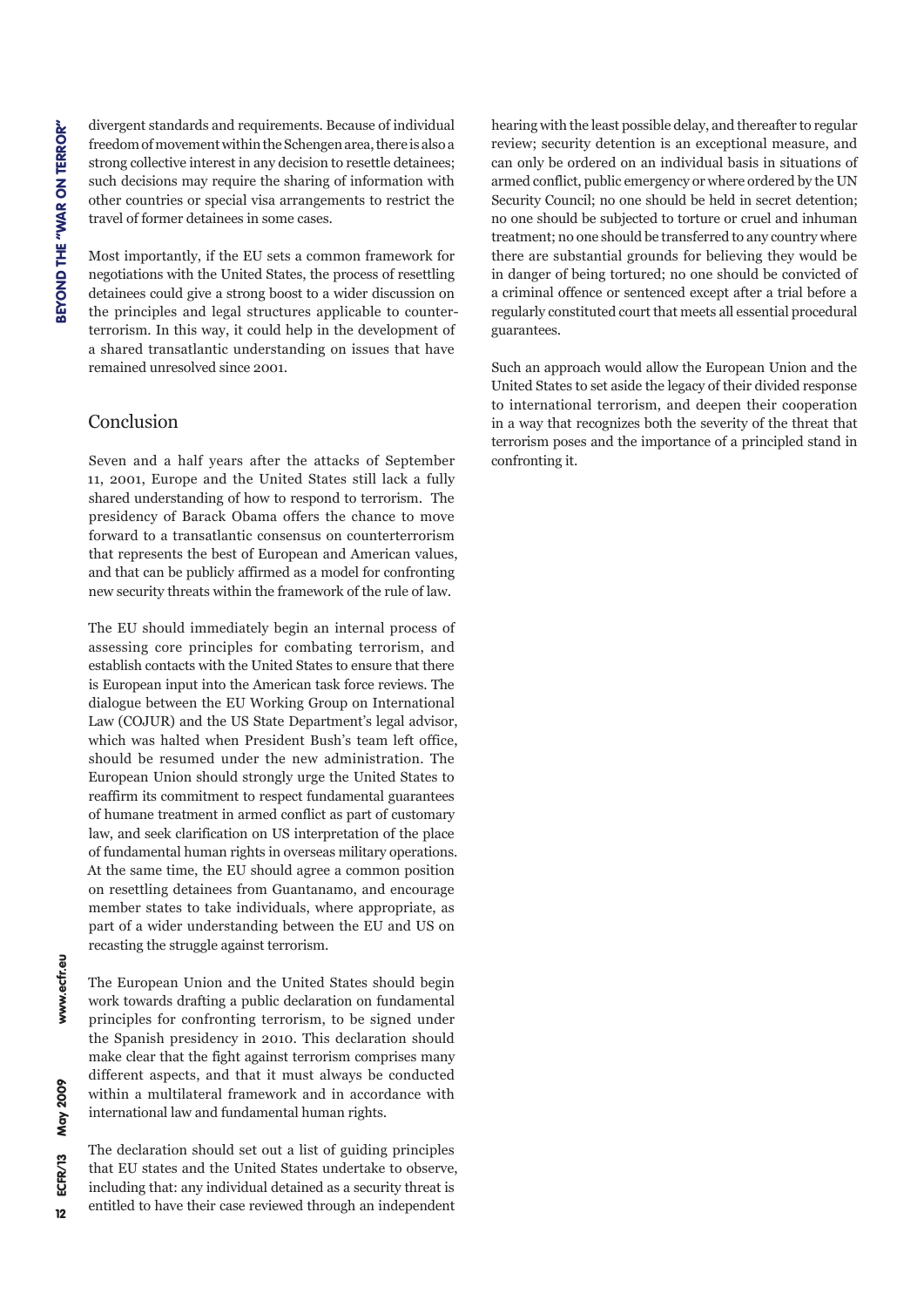#### Annex: An overview of international laws mentioned in the text

The **Geneva Conventions of 1949** are the cornerstone of contemporary international humanitarian law (IHL), also known as the law of armed conflict. Every country in the world is a party to them. The four Conventions cover the treatment of wounded and sick members of the armed forces on land; wounded, sick and shipwrecked members of the armed forces at sea; prisoners of war; and civilians in time of war. The Geneva Conventions apply during an armed conflict between two or more states that are party to them—effectively, during any international, i.e. inter-state, armed conflict.

**Common Article 3** of the Geneva Conventions stands apart from the rest of the Conventions because it alone applies during armed conflicts that are "non-international", that is conflicts in which at least one of the opposing forces is a non-state armed group (or a collection of such groups). According to the International Committee of the Red Cross (ICRC) the armed conflict in Afghanistan, which was initially international in nature, is now governed by Common Article 3, as it pits the Afghan government and multinational forces against the non-state forces of the Taliban and al-Qaeda. Common Article 3 sets out basic humanitarian rules that govern the treatment of all persons in the hands of the adversary, including protection against murder, torture, and humiliating and degrading treatment.

The **Additional Protocols of 1977** were introduced to fill a number of perceived gaps in the Geneva Conventions. The First Additional Protocol applies in international armed conflict and sets out additional protections for civilians, including a set of "Fundamental Guarantees" (in Article 75) that apply to anyone detained by the opposing side. The Second Additional Protocol establishes a more limited set of rules for civilians in noninternational armed conflicts. The First Additional Protocol has been ratified by 168 countries and the Second Additional Protocol by 164 countries. All EU member states are party to both Protocols. The United States is not a party to the Protocols.

**Customary law** is an important source of IHL. It consists of those rules that states generally follow out of a sense of legal obligation even when they are not bound to do so by any treaty. Much of the First Additional Protocol, such as its rules on distinguishing between combatants and civilians in the conduct of military operations, has acquired the status of customary law; even countries that are not party to the Protocol, like the United States, recognise these rules as binding. However the Bush administration caused some controversy when it refused to repeat assurances given by earlier US administrations that the "Fundamental Guarantees" of the First Additional Protocol formed part of customary law. Customary law is also important in internal (or "non-international") conflicts, where applicable treaty law may be limited. There is no definitive codification of customary law; the ICRC published its views on the body of customary IHL in 2005.

The **International Covenant on Civil and Political Rights** (ICCPR) was adopted by the UN General Assembly in 1966 and entered into force in 1976. It is based on the ideas of the Universal Declaration of Human Rights (which did not have binding legal force) and includes safeguards against arbitrary deprivation of life, torture, and arbitrary arrest or detention, along with rights to freedom of expression, freedom of assembly and many others. Parties to the Covenant may derogate from (that is, suspend the application of) some provisions in time of public emergency, but the prohibition of arbitrary deprivation of life and the prohibition of torture are non-derogable. The ICCPR obliges each state that is party to it to observe its rules with respect to "all individuals within its territory and subject to its jurisdiction". The UN Human Rights Committee has interpreted this to apply to all people within a state's power or effective control, but the United States has consistently argued that the ICCPR only applies to the treatment of individuals within its territory. The ICCPR has been ratified by 152 countries; those that are not party include Burma, China, Cuba, Pakistan and Saudi Arabia.

The **Convention against Torture** was adopted by the UN General Assembly in 1984 and came into force in 1987. It obliges all states that are party to it to prevent acts of torture in any territory under their jurisdiction, and not to return any individual to a country "where there are substantial grounds for believing that he would be in danger of being subjected to torture". European countries interpret this to forbid returns to countries where there is a "real risk" of torture, while the United States interprets it to apply when it is "more likely than not" that an individual will be tortured. The Convention also requires states to investigate anyone suspected of committing torture, and also requires them to prevent any acts of cruel, inhuman or degrading treatment. The Convention against Torture has been ratified by 136 countries.

The **European Convention on Human Rights** (ECHR) was adopted in 1950 under the auspices of the Council of Europe. All EU member states are party to it. It is enforced by the European Court of Human Rights, which can hear cases brought by individuals and can require states to offer a remedy for any violation of rights. The ECHR protects everyone within the jurisdiction of states that are party to it, and a complex body of case law has evolved regarding the circumstances in which it can also apply outside a state's territory. Although the question is still disputed, there is at least widespread agreement that the ECHR protects individuals held in a regular place of detention overseas (for instance, Iraqi prisoners held at a British army base in Basra). The ECHR allows derogation in time of war or other public emergency threatening the life of the nation, but does not allow derogation from the right to life (unless as a result of a lawful act of war) , from the prohibition of torture, the prohibition of slavery, and the right not to be punished without law.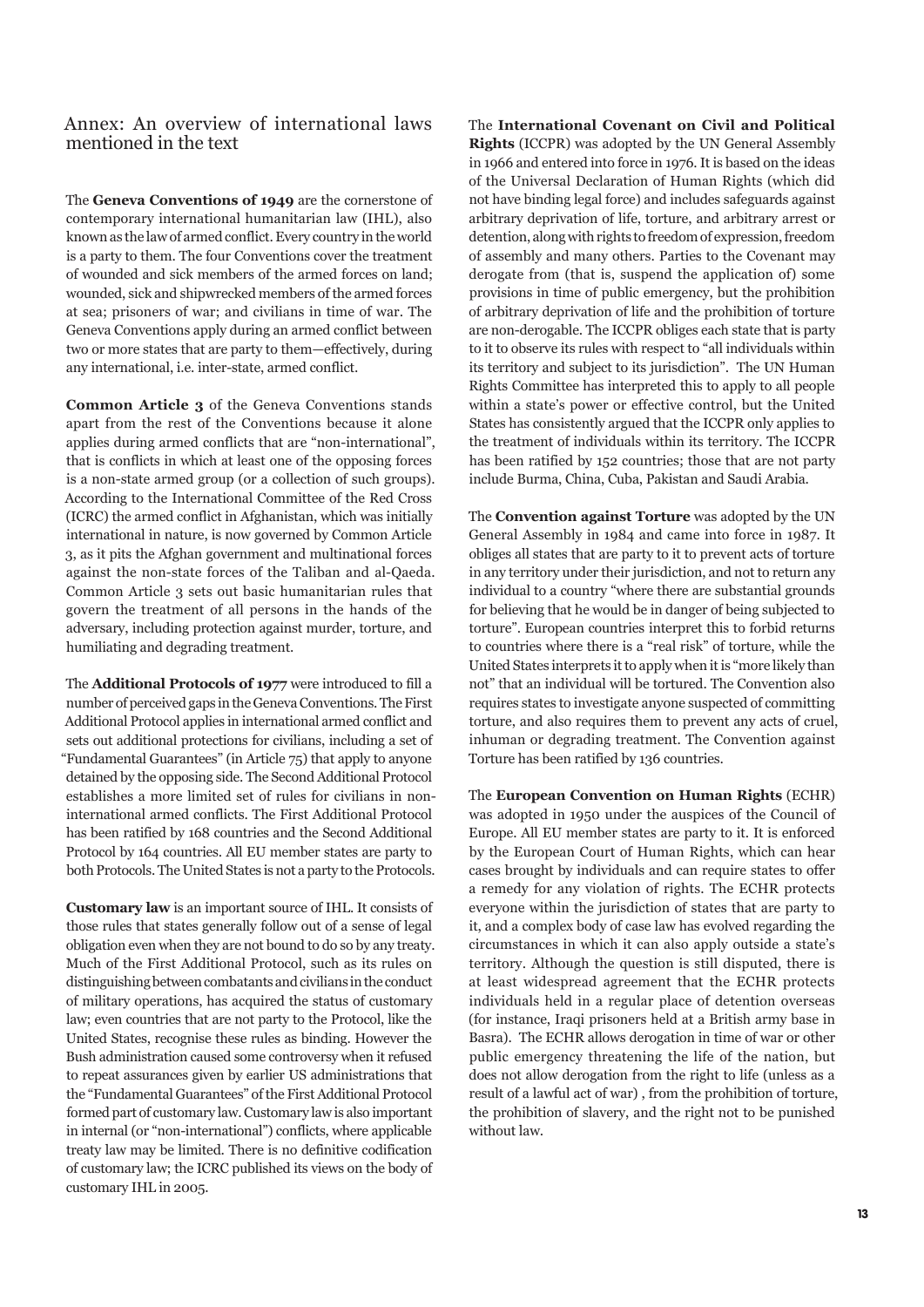#### ABOUT ECFR

The **European Council on Foreign Relations** (ECFR) is the first pan-European think-tank. Launched in October 2007, its objective is to conduct research and promote informed debate across Europe on the development of coherent and effective European values based foreign policy.

ECFR has developed a strategy with three distinctive elements that define its activities:

• A pan-European Council. ECFR has brought together a distinguished Council of over one hundred Members politicians, decision makers, thinkers and business people from the EU's member states and candidate countries - which meets twice a year as a full body. Through geographical and thematic task forces, members provide ECFR staff with advice and feedback on policy ideas and help with ECFR's activities within their own countries. The Council is chaired by Martti Ahtisaari, Joschka Fischer and Mabel van Oranje.

- A physical presence in the main EU member states. ECFR, uniquely among European think-tanks, has offices in Berlin, London, Madrid, Paris and Sofia. In the future ECFR plans to open offices in Rome, Warsaw and Brussels. Our offices are platforms for research, debate, advocacy and communications.
- A distinctive research and policy development process. ECFR has brought together a team of distinguished researchers and practitioners from all over Europe to advance its objectives through innovative projects with a pan-European focus. ECFR's activities include primary research, publication of policy reports, private meetings and public debates, 'friends of ECFR' gatherings in EU capitals and outreach to strategic media outlets.

ECFR is backed by the Soros Foundations Network, the Spanish foundation FRIDE (La Fundación para las Relaciones Internacionales y el Diálogo Exterior), Sigrid Rausing, the Bulgarian Communitas Foundation and the Italian UniCredit group. ECFR works in partnership with other organisations but does not make grants to individuals or institutions.

To see a list of our Council Members, download our reports, read expert commentary and obtain our contact details, please visit www.ecfr.eu.

Among members of the European Council on Foreign Relations are former prime ministers, presidents, European commissioners, current and former parliamentarians and ministers, public intellectuals, business leaders, activists and cultural figures from the EU member states and candidate countries.

Asger Aamund (Denmark) President and CEO of A. J. Aamund A/S and Chairman of Bavarian Nordic A/S

Urban Ahlin (Sweden) Deputy Chairman of the Foreign Affairs Committee and foreign policy spokesperson for the Social Democratic Party

Martti Ahtisaari (Finland) Chairman of the Board, Crisis Management Initiative; former President

Giuliano Amato (Italy) Former Prime Minister and Vice President of the European Convention

Hannes Androsch (Austria) Founder, AIC Androsch International Management Consulting

Marek Belka (Poland) Director, European Department, International Monetary Fund; former Prime Minister

Jan Krzysztof Bielecki (Poland) President, Bank Pekao SA; former Prime Ministe

Svetoslav Bojilov (Bulgaria) Founder, Communitas Foundation and President of Venture Equity Bulgaria Ltd.

Emma Bonino (Italy) Vice President of the Senate; former EU Commissioner

John Bruton (Ireland) European Commission's Ambassador to the USA; former Prime Minister (Taoiseach)

Ian Buruma (The Netherlands) Writer and academic

Gunilla Carlsson (Sweden) Minister for International Development Cooperation

Manuel Castells (Spain) Professor, Universitat Oberta de Catalunya and University of Southern California

Charles Clarke (United Kingdom) MP; former Home Secretary

Nicola Clase (Sweden) Associate, Weatherhead Center, Harvard University; former State Secretary

Daniel Cohn-Bendit (Germany) Member of European Parliament

Robert Cooper (United Kingdom) Director General for External and Politico-Military Affairs, Council of the EU

Massimo D'Alema (Italy) President, Italianieurope Foundation; former Prime Minister and Foreign Minister

Marta Dassù (Italy) Director, Aspen Institute Italia Etienne Davignon (Belgium) President, Friends of Europe; former Vice President of the European Commission

Jean-Luc Dehaene (Belgium) Member of European Parliament; former Prime Minister

Gianfranco Dell'Alba (Italy) Director, Confederation of Italian Industry (Confindustria) – Brussels office; former Member of European Parliament

Pavol Demeš (Slovakia) Director, German Marshall Fund of the United States (Bratislava)

Tibor Dessewffy (Hungary) President, DEMOS Hungary

Andrew Duff (United Kingdom) Member of European Parliament

Sarmite Elerte (Latvia) Chairperson, Baltic to Black Sea Alliance (BBSA); former Editor-in-chief of daily newspaper Diena

Uffe Ellemann-Jensen (Denmark) Chairman, Bankinvest; former Foreign Ministe

Brian Eno (United Kingdom) Musician and Producer

**Gianfranco Fini (Italy)**<br>President, Chamber of Deputies; former Foreign Minister

Joschka Fischer (Germany) Former Foreign Minister and vice-Chancellor

Jaime Gama (Portugal) Speaker of the Parliament; former Foreign Minister

Timothy Garton Ash (United Kingdom) Professor of European Studies, Oxford University

Anthony Giddens (United Kingdom) Emeritus Professor, London School of Economics

Teresa Patricio Gouveia

(Portugal) Trustee to the Board of the Calouste Gulbenkian Foundation; former Foreign Minister

Heather Grabbe (United Kingdom) Executive Director, Open Society Institute, Brussels

Jean-Marie Guéhenno (France) Senior Fellow, Brookings Institution and Center on International Cooperation (New York University); former Under-Secretary-General for Peacekeeping Operations at the UN

Fernando Andresen Guimaraes (Portugal) Adviser to European Commission President José Manuel Barroso

Karl-Theodor zu Guttenberg (Germany) Minister of Economics and Technology

István Gyarmati (Hungary) President and CEO, International Centre for Democratic Transition

Hans Hækkerup (Denmark) Chairman, Defence Commission; former Defence Minister

Pierre Hassner (France) Research Director emeritus, CERI (Sciences-PO)

 $14$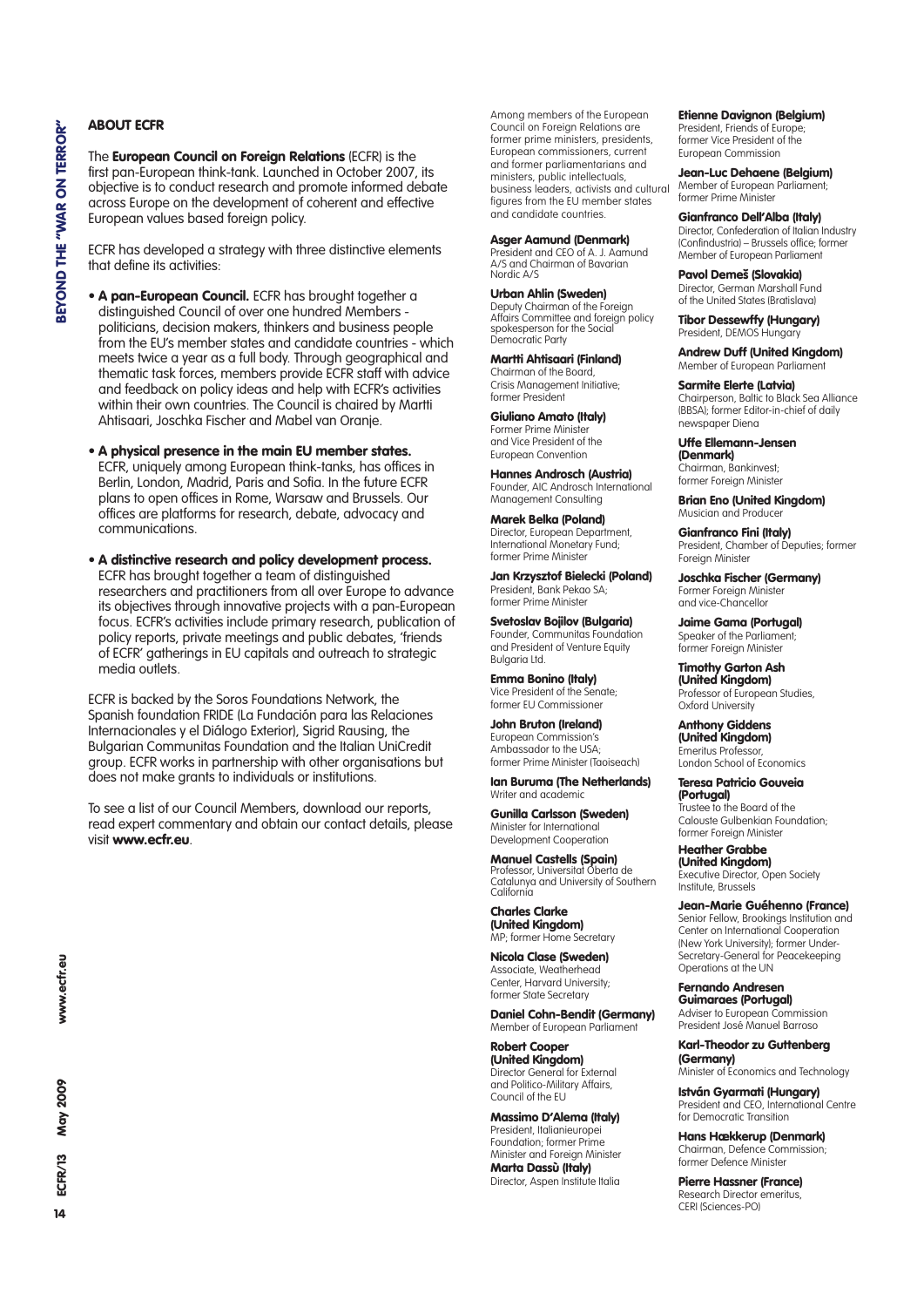Annette Heuser (Germany) Executive Director, Bertelsmann Foundation Washington DC

Diego Hidalgo (Spain) Co-founder of Spanish newspaper El País; President, FRIDE

Michiel van Hulten (The Netherlands) Managing Director, Burson-Masteller Brussels office; former Member of European Parliament

Anna Ibrisagic (Sweden) Member of European Parliament

Jaakko Iloniemi (Finland) CEO, UNIFIN; former Executive Director, Crisis Management Initiative

Wolfgang Ischinger (Germany) Chairman, Munich Security Conference; Global Head of Government Affairs Allianz SE

Lionel Jospin (France) Former Prime Minister

Mary Kaldor (United Kingdom) Professor, London School of Economics

Glenys Kinnock (United Kingdom) Member of European Parliament

Olli Kivinen (Finland) Writer and columnist

Gerald Knaus (Austria) Chairman, European Stability Initiative and Open Society Fellow

**Caio Koch-Weser (Germany)**<br>Vice Chairman, Deutsche Bank Group; former State Secretary

Rem Koolhaas (The Netherlands) Architect and urbanist; Professor at the Graduate School of Design, Harvard **University** 

Ivan Krastev (Bulgaria) Chair of Board, Centre for Liberal Strategies

Mart Laar (Estonia) MP; former Prime Minister

Miroslaw Lajčák (Slovakia) Foreign Minister; former High Representative and EU Special Representative in Bosnia Herzegovina

Pascal Lamy (France) Honorary President, Notre Europe and Director-General of WTO; former EU Commissioner

Mark Leonard (United Kingdom) Executive Director, European Council on Foreign Relations

Juan Fernando López Aguilar (Spain) Head of the Spanish delegation to the PACE; former Minister of Justice

Helena Luczywo (Poland) Deputy Editor-in-chief, Gazeta Wyborcza

Adam Lury (United Kingdom) Director, Menemsha Ltd; former advisor to Lord Browne

Alain Minc (France) Head of AM Conseil; former chairman, Le Monde

Nickolay Mladenov (Bulgaria) Member of European Parliament

Dominique Moisi (France) Senior Adviser, IFRI

Pierre Moscovici (France) MP; former Minister for European Affairs

Kalypso Nicolaïdis (Greece/France) Professor of International Relations and Director of European Studies Centre, University of Oxford

Christine Ockrent (Belgium) CEO, Audiovisuel Extérieur de la France

Andrzej Olechowski (Poland) Former Foreign Minister

Dick Oosting (The Netherlands) Europe Director, International Centre for Transitional Justice

Mabel van Oranje (The Netherlands) CEO, The Elders

Marcelino Oreja Aguirre (Spain) Member of the Board, Fomento

de Construcciones y Contratas; former EU Commissioner

Leoluca Orlando (Italy) MP and President, Sicilian Renaissance Institute

Cem Özdemir (Germany) Leader, Bündnis90/Die Grünen (Green Party) and Member of the European Parliament

Tommaso Padoa-Schioppa (Italy) President, Notre Europe; former chairman of IMF and former Minister of Economy and Finance

Ana Palacio (Spain) Senior Vice President for International Affairs and Marketing, AREVA; former Foreign Minister

Simon Panek (Czech Republic) Chairman, People in Need Foundation

Chris Patten (United Kingdom) Chancellor of Oxford University and co-chair of the International

Crisis Group; former EU Commissioner Diana Pinto (France) Historian and author

**Jean Pisani-Ferry (France)**<br>Director, Bruegel and Professor at Universite Paris-Dauphine

Ruprecht Polenz (Germany) MP and Chairman of the Bundestag Foreign Affairs Committee

Lydie Polfer (Luxembourg) Member of European Parliament; former Foreign Minister

Andrew Puddephatt (United Kingdom) Director, Global Partners & Associated Ltd.

Vesna Pusić (Croatia) MP and Deputy Speaker of Parliament and Professor of Sociology, University of Zagreb

Sigrid Rausing (United Kingdom) Founder, Sigrid Rausing Trust George Robertson (United Kingdom) Former Secretary General of NATO

Albert Rohan (Austria) Former Secretary General for Foreign Affairs

Dariuzs Rosati (Poland) Member of European Parliament; former Foreign Minister

Adam D. Rotfeld (Poland) Chairman of the UN Secretary General's Advisory Board on Disarmament Matters; former Foreign Minister

Daniel Sachs (Sweden) CEO, Proventus

Pierre Schori (Sweden) Director General, FRIDE; former SRSG to Cote d'Ivoire

**Giuseppe Scognamiglio (Italy)**<br>Head of Institutional and International Relations, UniCredit

Narcís Serra (Spain) Chair of CIDOB Foundation; former Vice President

Elif Shafak (Turkey) Writer

Wolfgang Schüssel (Austria) Chairman, Parliamentary Group of the Austrian People's Party; former Chancello

Karel Schwarzenberg (Czech Republic) former Foreign Minister

Aleksander Smolar (Poland) Chairman of the Board, Stefan Batory Foundation

George Soros (Hungary/US) Chairman, Open Society Institute

Dominique Strauss-Kahn (France) Managing Director, International Monetary Fund; former Finance Minister

Alexander Stubb (Finland) Foreign Minister

Michael Stürmer (Germany) Chief Correspondent, Die Welt

Helle Thorning Schmidt (Denmark) Leader of the Social Democratic Party

Loukas Tsoukalis (Greece) Professor, University of Athens and President, ELIAMEP

Erkki Tuomioja (Finland) MP: former Foreign Minister

Vaira Vike- Freiberga (Latvia) Former President

**Antonio Vitorino (Portugal)**<br>Lawyer; former EU Commissioner

Gijs de Vries (The Netherlands) Member of the Board, Netherlands Court of Audit; former EU Counter-Terrorism Coordinator

Stephen Wall (United Kingdom) Chairman, Hill and Knowlton (Public Affairs EMEA); former advisor to Tony Blair

Andre Wilkens (Germany) Head of Strategic Communications, UNHCR

Shirley Williams (United Kingdom)

Professor Emeritus, Kennedy School of Government and former Leader of the Liberal Democrats

Carlos Alonso Zaldivar (Spain) Ambassador to Brazil